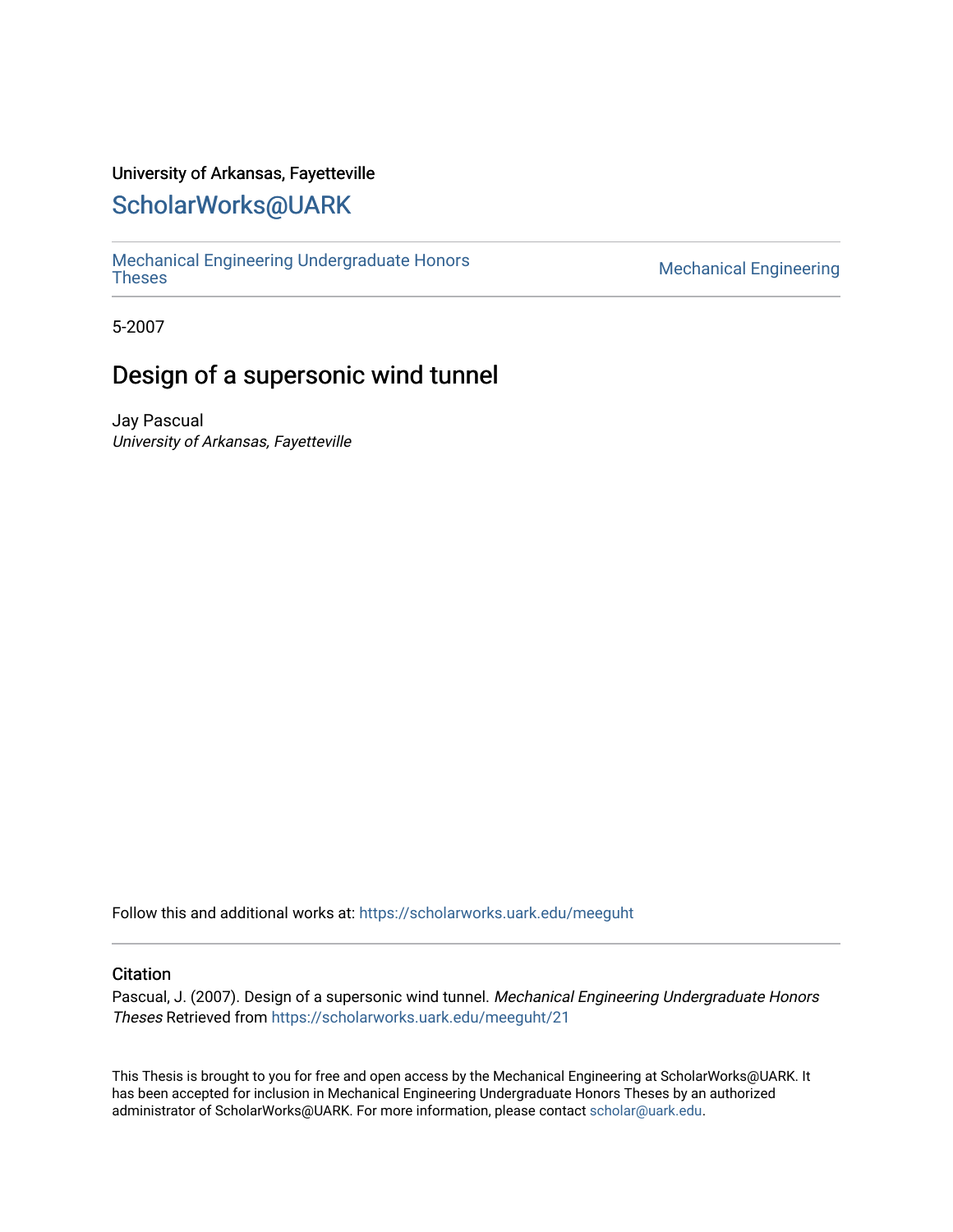## **DESIGN OF A SUPERSONIC WIND TUNNEL**

**A thesis submitted in partial fulfillment of the requirements for Honors Research in Mechanical Engineering** 

**By** 

**Jay Pascual, Mechanical Engineering** 

**Project Advisor – Dr. Adam Huang** 

**(May 2007) University of Arkansas**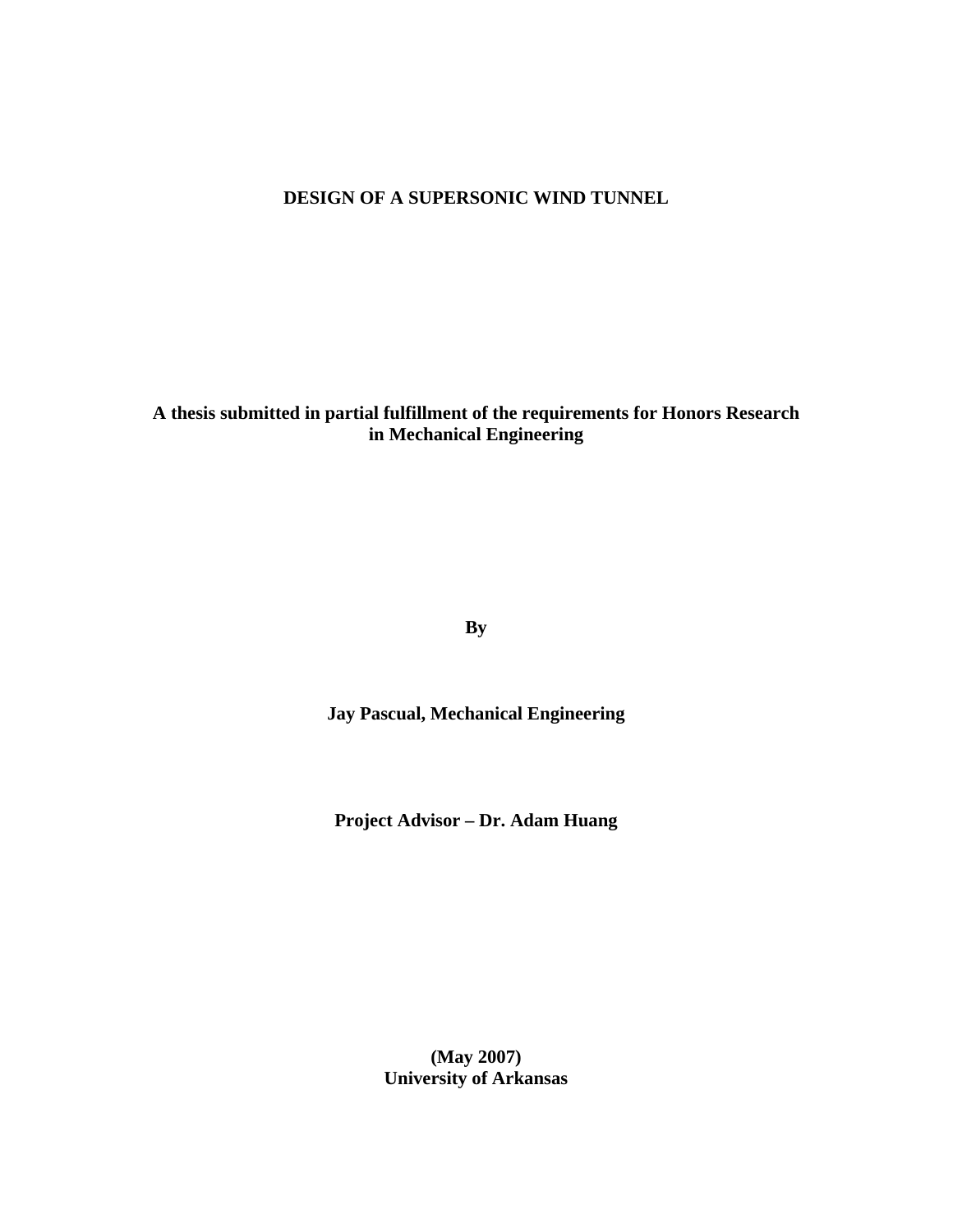# **Table of Contents**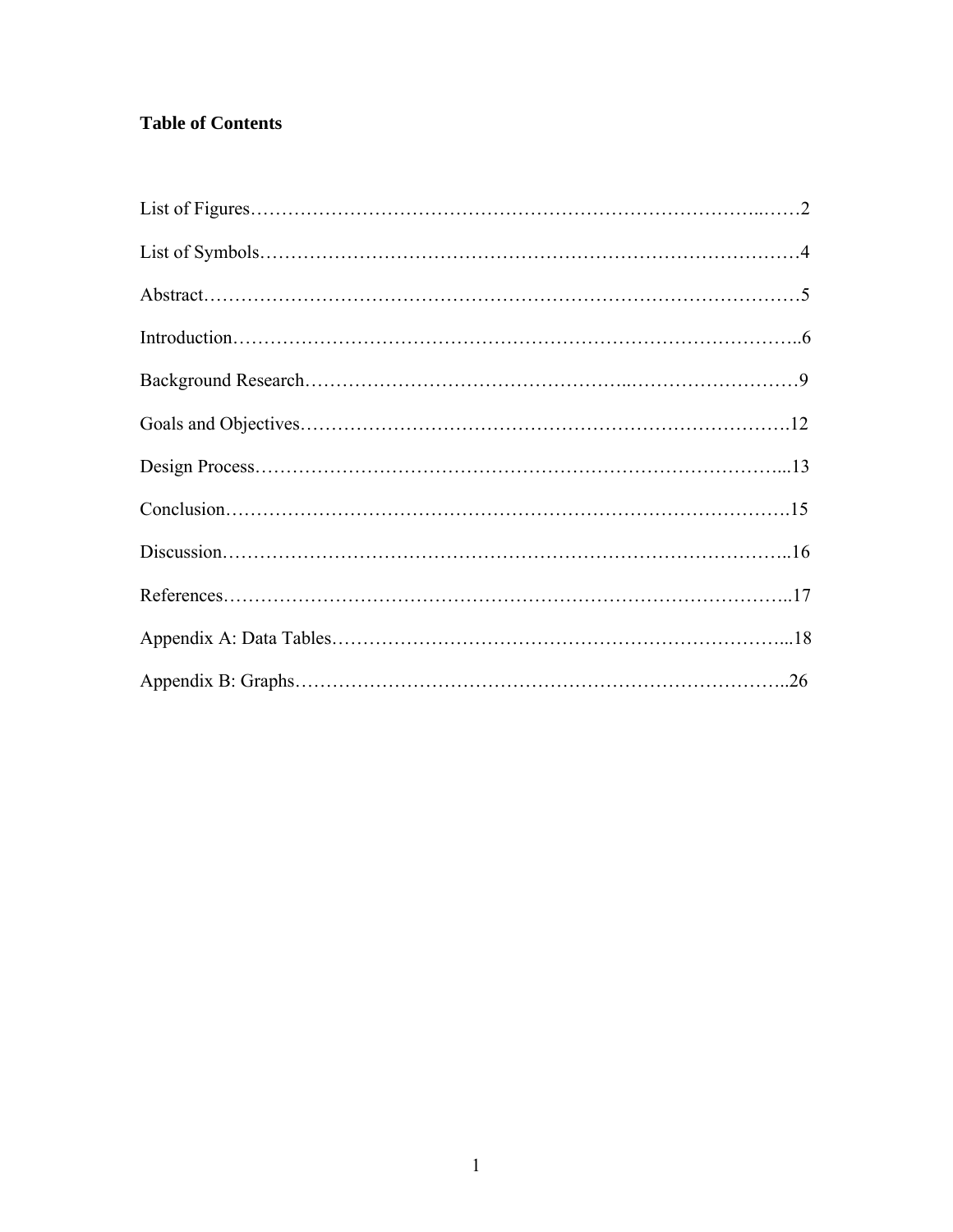#### **List of Figures**

- Figure 1: The existing compressed air tank at the Mechanical Engineering building at the University of Arkansas
- Figure 2: Table showing the assumed parameters and calculations of tank density, throat velocity, mass of air, and mass flow rate.

Figure 3: Table showing the conditions of air at the throat with a tank pressure of 100 psi Figure 4: Table showing the conditions of air at the throat with a tank pressure of 125 psi Figure 5: Table showing the conditions of air at the throat with a tank pressure of 150 psi Figure 6: Table showing the conditions of air at the throat with a tank pressure of 175 psi Figure 7: Table showing the conditions of air at the throat with a tank pressure of 200 psi Figure 8: Table showing the conditions of air with a tank temperature of 100 psi Figure 9: Table showing the conditions of air with a tank temperature of 125 psi Figure 10: Table showing the conditions of air with a tank temperature of 150 psi Figure 11: Table showing the conditions of air with a tank temperature of 175 psi Figure 12: Table showing the conditions of air with a tank temperature of 200 psi Figure 13: Table showing the calculation of run time with a pressure regulator with reference to 50 psi

- Figure 14: Table showing the calculation of run time with a pressure regulator with reference to 60 psi
- Figure 15: Table showing the calculation of run time with a pressure regulator with reference to 70 psi

Figure 16: Table showing the calculation of run time with a pressure regulator with

2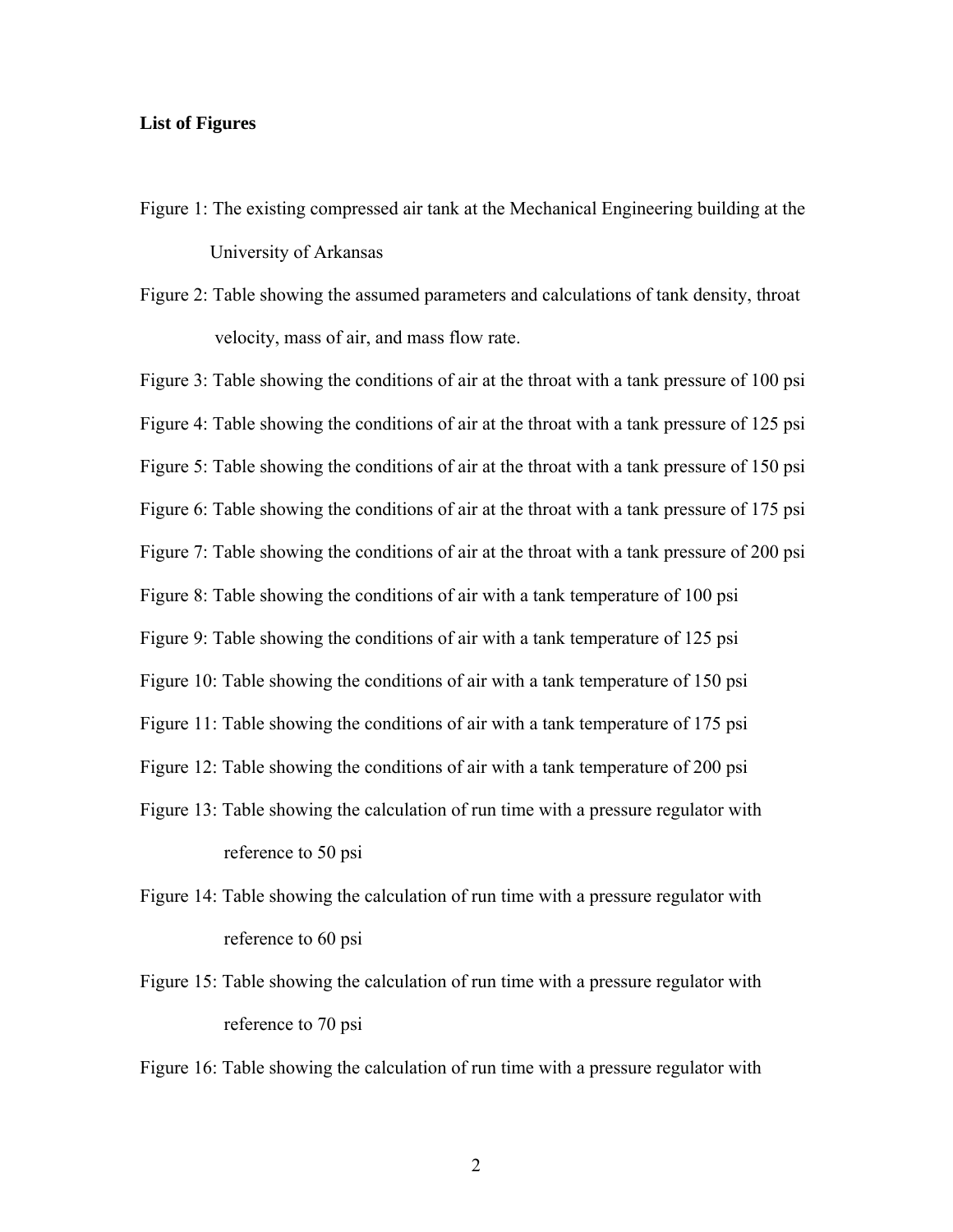reference to 80 psi

- Figure 17: Table showing the calculation of run time with a pressure regulator with reference to 90 psi
- Figure 18: Table showing the calculation of run time with a pressure regulator with reference to 100 psi
- Figure 19: Table showing the dimensions of the wind tunnel based on a throat area of 0.04 m x 0.009375 m
- Figure 20: Graph showing the relationship between tank pressure and mass flow rate
- Figure 21: Graph showing Mach number versus test section temperature
- Figure 22: Graph showing Mach number versus test section pressure for various pressures
- Figure 23: Graph showing Mach number versus test section density for various pressures
- Figure 24: Graph showing Mach number versus test section area
- Figure 25: Graph showing Mach number versus mass flow rate for various pressures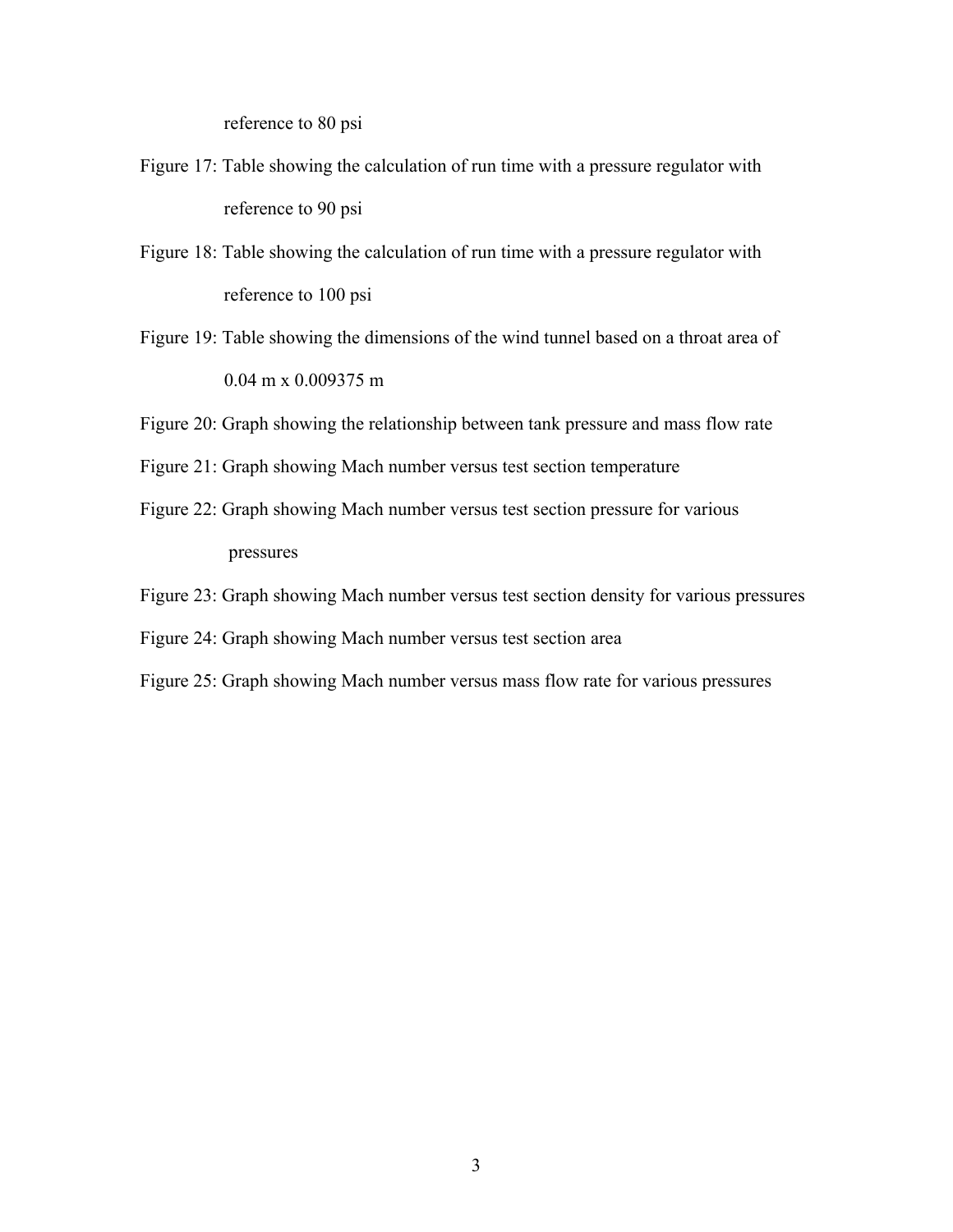# **List of Symbols**

| A                                       | area                              |
|-----------------------------------------|-----------------------------------|
| $\mathbf c$                             | speed of sound                    |
| e                                       | total stored energy per unit mass |
| $\overline{\mathbf{g}}\mathbf{z}$       | potential energy per unit mass    |
| k                                       | specific heat ratio               |
| m                                       | mass                              |
| $\Delta m$                              | mass differential                 |
| $\boldsymbol{m}$                        | mass flow rate                    |
| Ma                                      | Mach number                       |
| $\boldsymbol{n}$                        | unit vector of flow               |
| p                                       | pressure                          |
| ρ                                       | density                           |
| $Q_{net_{in}}$                          | net rate of heat transfer         |
| R                                       | gas constant                      |
| T                                       | temperature                       |
| t                                       | time                              |
| u                                       | internal energy per unit mass     |
| $\rm V$                                 | velocity                          |
| $\boldsymbol{W}$ shaftnet <sub>in</sub> | shaft power                       |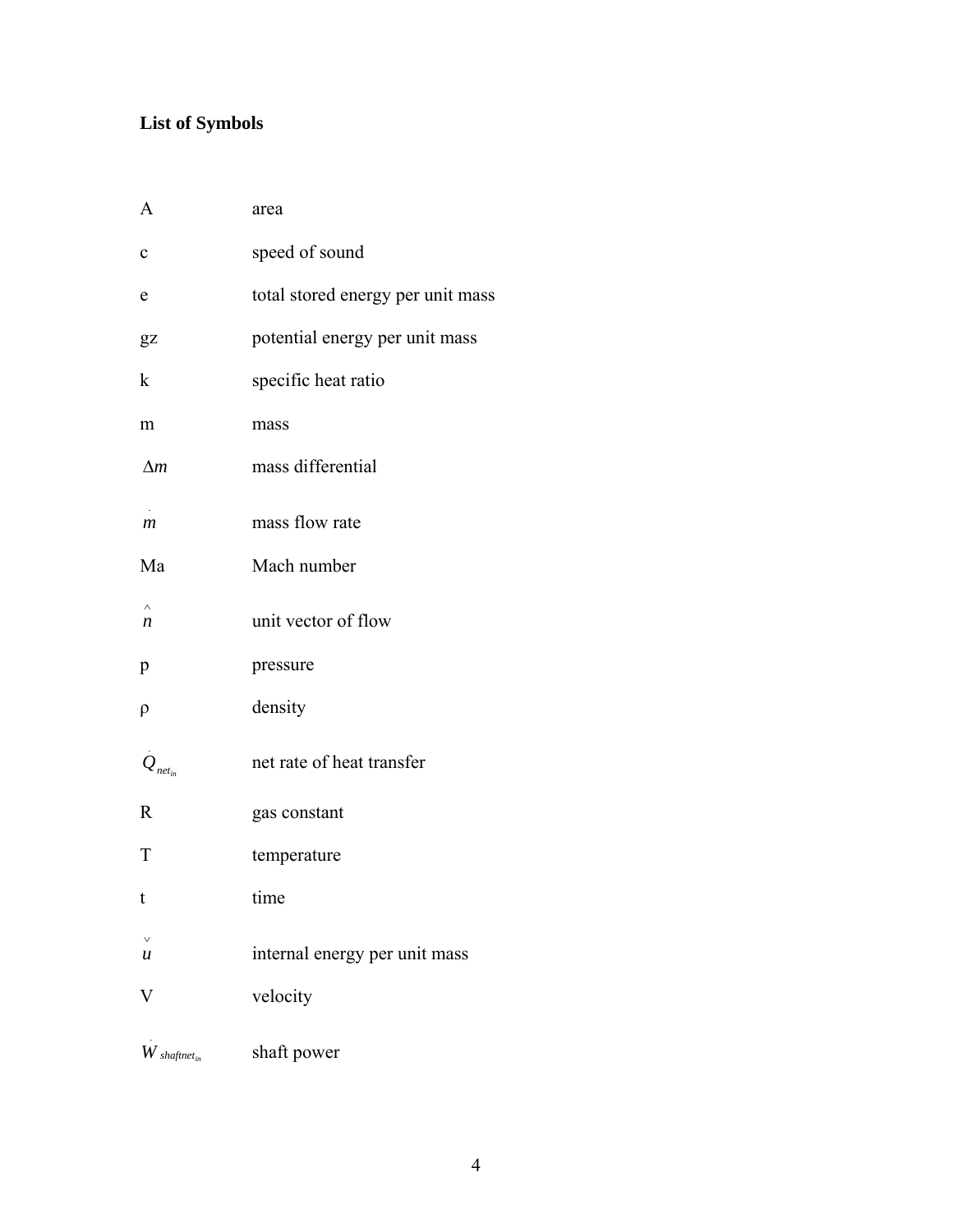### **Abstract**

A supersonic wind tunnel was to be designed using the existing compressed air tank at the Mechanical Engineering building at the University of Arkansas. A throat area of 0.000375  $m<sup>2</sup>$  was used in the design process. The properties of the air were calculated using various Mach numbers. These results are used to determine if a wind tunnel of Mach numbers between one and five can be built at the University of Arkansas and can run for a sufficient amount of time. Also, the dimensions of the supersonic wind tunnel were calculated for these various Mach numbers.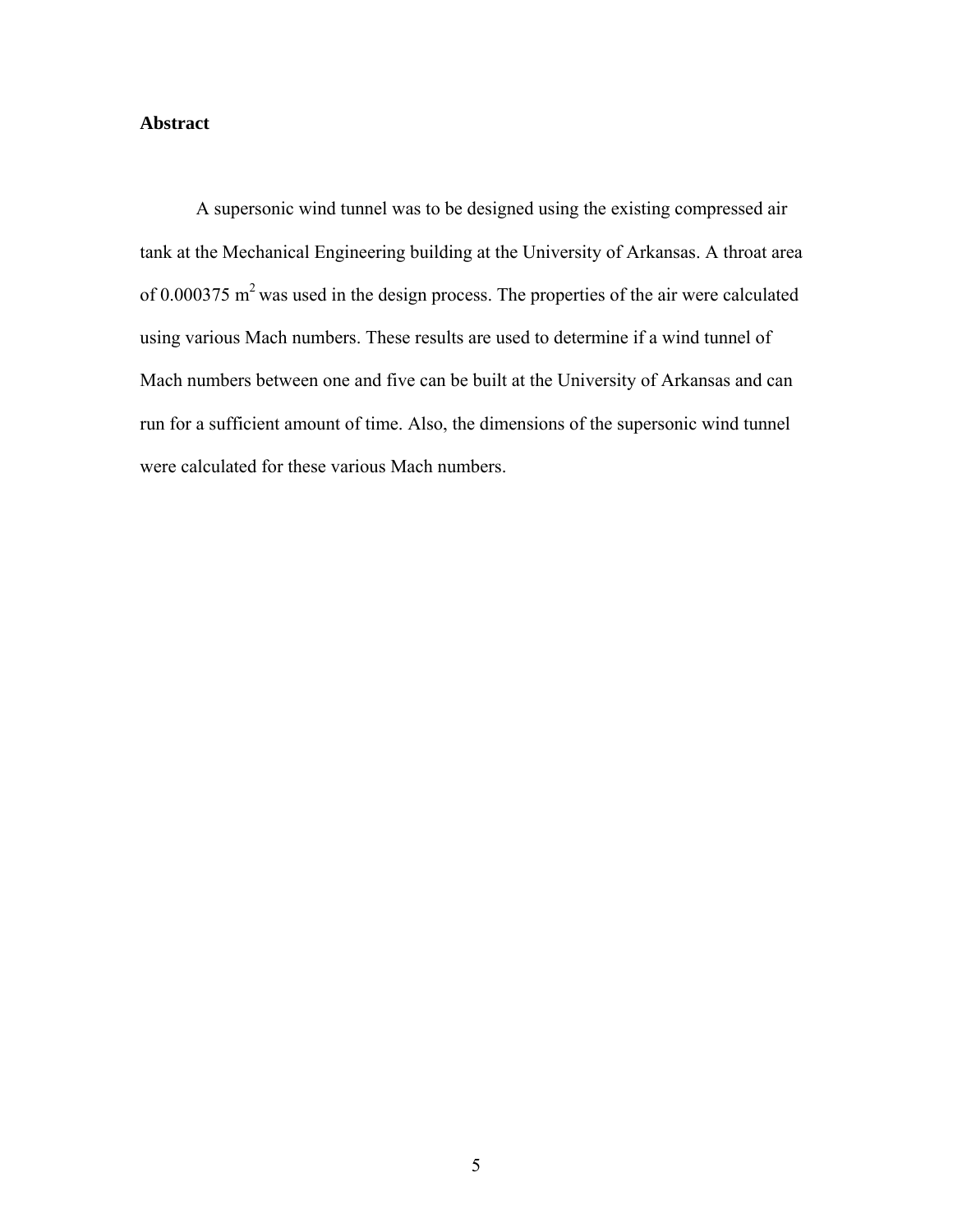#### **Introduction**

As air travel is becoming a larger industry, the study of aerodynamics is becoming increasingly important in the understanding of the forces an object experiences as it moves through air. To aid in the understanding of the concepts of aerodynamics, wind tunnels can be used. A wind tunnel is a research device that is used to simulate drag, lift, and other forces that an object undergoes as it flows through air. They are also often used in the academic environment to help students experience the effects of air. This experience is an important aid to the theories of aerodynamics and mechanical engineering.

Francis Herbert Wenham was the first person to design and operate an enclosed wind tunnel. He did so to simulate forces on aviation objects. The simulation of forces is accomplished as air is blown or sucked through a closed test section where an object is mounted for study. To ensure accuracy of readings, the air flow must be laminar and free of turbulence. This is done by using smooth surfaces in the wind tunnel. A basic wind tunnel consists of blower units, a compressed air tank, a pressure regulator, nozzle, and a test chamber. The blower units are used to help move the air; the compressed air tank is used to store the air at a specified pressure; the pressure regulator ensures that the mass flow rate will remain constant throughout the wind tunnel; the nozzle is used to accelerate the flow of air; and the test chamber is where the aerodynamic objects are mounted for testing. But the parts of a wind tunnel can vary as result of the flow variation. For example, for wind tunnels of hypersonic speed, Mach 5 and above, a heater may be used

6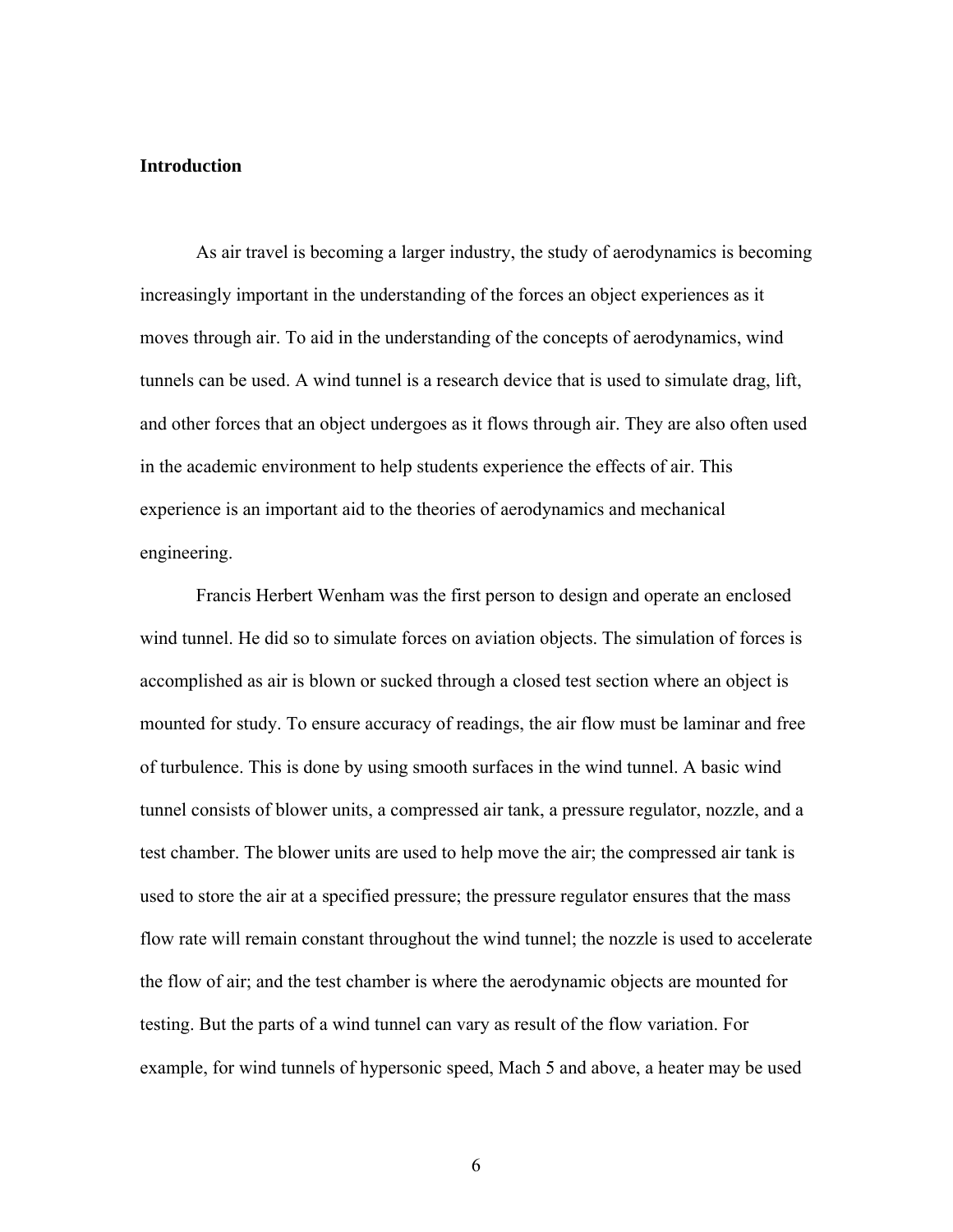to increase the temperature of the air before it reaches the nozzle. This is done because the temperature of the air at high speeds drops to very low temperatures as a result of the pressure drop it experiences. This pressure drop can result in liquefaction of the air. Along with the different parts of a wind tunnel, there are many types of wind tunnels. For example, a wind tunnel can be open circuit or closed circuit.

 A closed circuit wind tunnel is a wind tunnel in which the air that passes through the test section is recirculated back through the test section multiple times. An advantage of this type of wind tunnel is that some energy can be recovered. There are also some disadvantages to this type of wind tunnel. These disadvantages include: a closed circuit wind tunnel is more expensive to build because of the extra return air system, and a closed circuit design is usually noisy because of the closeness of the fan. The extra noise can cause the flow in the test section to become disturbed which affects the flow in the wind tunnel

 An open circuit wind tunnel is a wind tunnel in which the air is released into the atmosphere after it goes through the test section. This type of wind tunnel also has it advantages and disadvantages. Just the opposite of a closed circuit wind tunnel, an open circuit wind tunnel is less expensive due to the lack of an extra return air system, and the flow has less turbulence. Most importantly, an open circuit wind tunnel uses less space than a closed circuit wind tunnel. A disadvantage of the open circuit wind tunnel is the flow can become cold and cause precipitation.

 Another category of wind tunnels are low speed wind tunnels or high speed wind tunnels. Low speed wind tunnels are used for tests at low Mach numbers at subsonic speeds. When designing a low speed wind tunnel of Mach number less than or equal to

7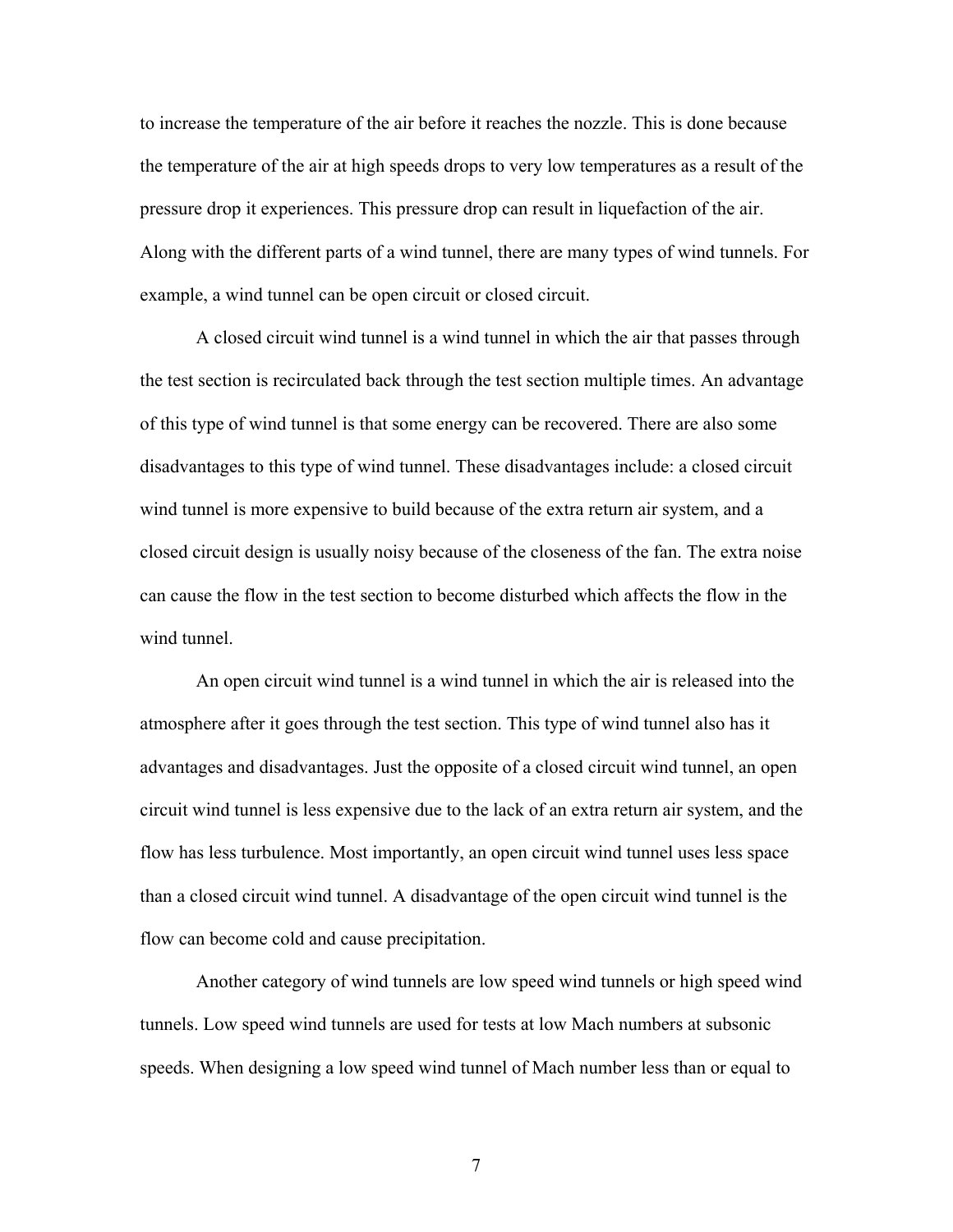0.3, the air can be assumed to be an incompressible ideal gas. On the other hand, the air in a high speed wind tunnel is compressible. One can have compressible subsonic flow when the Mach is between 0.3 and 1.0 or compressible supersonic flow when the Mach number is greater than or equal 1.0. The difference between compressible and incompressible fluids is that incompressible fluids have a constant density at all points in the wind tunnel, and a velocity change in incompressible fluids has no affect on the temperature of the fluid. Incompressible fluids follow the first law of thermodynamics given by the following equation:

$$
\frac{\delta}{\delta t} \int_{cv} e\rho dV + \int_{cs} \left( \frac{v}{\rho} + \frac{V^2}{2} + gz \right) \rho V \ast \hat{n} dA = Q_{net_{in}} + \dot{W}_{shaffnet_{in}} \tag{1}
$$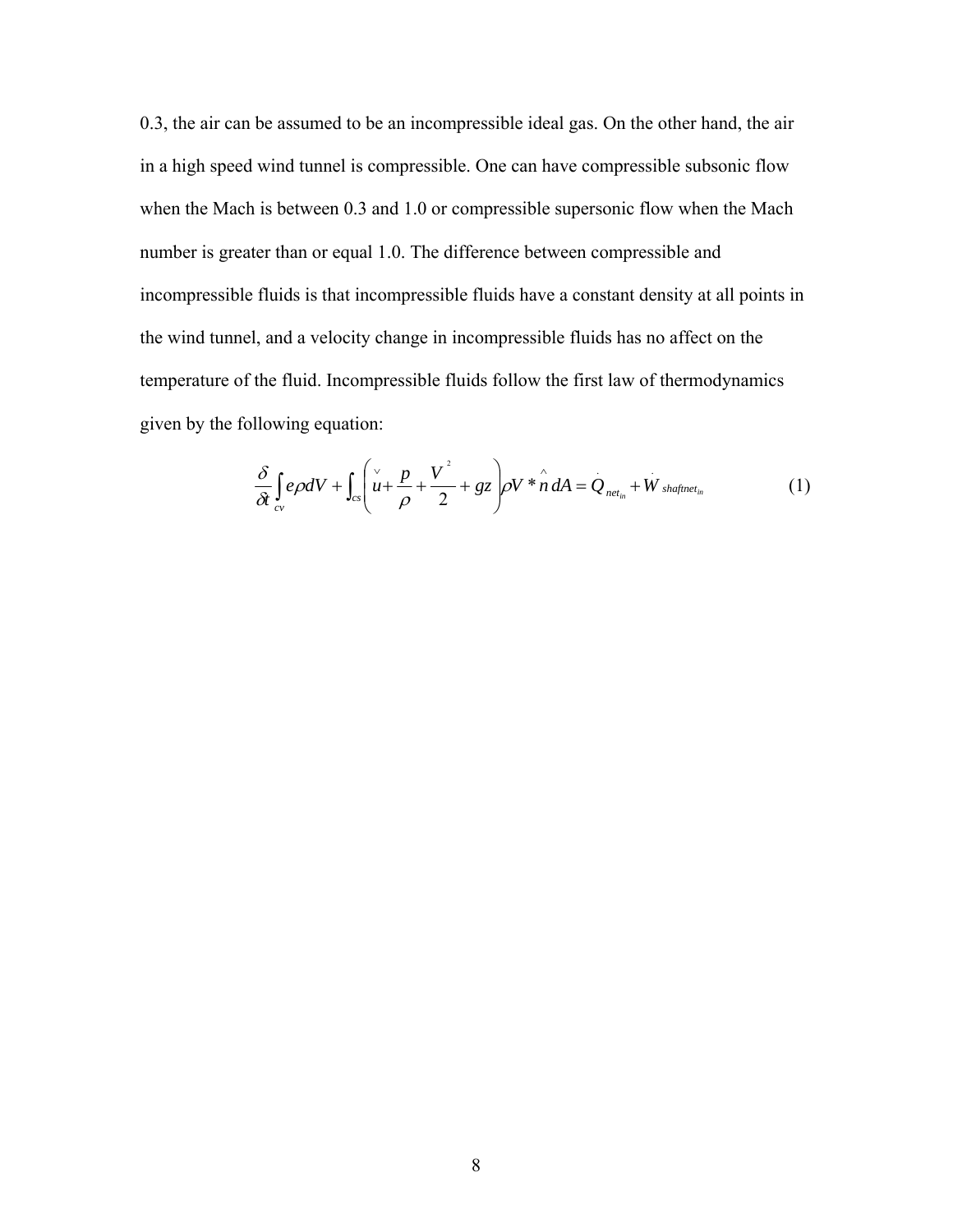#### **Background Research**

Flow in a supersonic wind tunnel is compressible because the density of air is not constant as it moves through the wind tunnel. The flow is also adiabatic, meaning there is no heat transfer, and reversible and therefore is considered isentropic. This is demonstrated when the air flows from an area to a decreased area and back to a larger area. As this process occurs the original air properties are restored. The flow through a wind tunnel is steady and mass is conserved. Therefore the conservation of mass equation can be used to model the flow of air:

$$
m = \rho A V = \text{constant} \tag{2}
$$

To define the speed of the air flow in the wind tunnel a Mach number must be defined. Mach number is a dimensionless measure of compressibility and is defined as the ratio of flow velocity to the speed of sound:

$$
Ma = \frac{V}{c} \tag{3}
$$

where:

$$
c = \sqrt{RTk} \tag{4}
$$

To relate the temperature, density, and pressure for isentropic flow of an ideal gas the following gas relations can be used:

$$
\left(\frac{T}{T_o}\right)^{k/(k-1)} = \left(\frac{\rho}{\rho_o}\right)^k = \left(\frac{p}{p_o}\right)
$$
\n(5)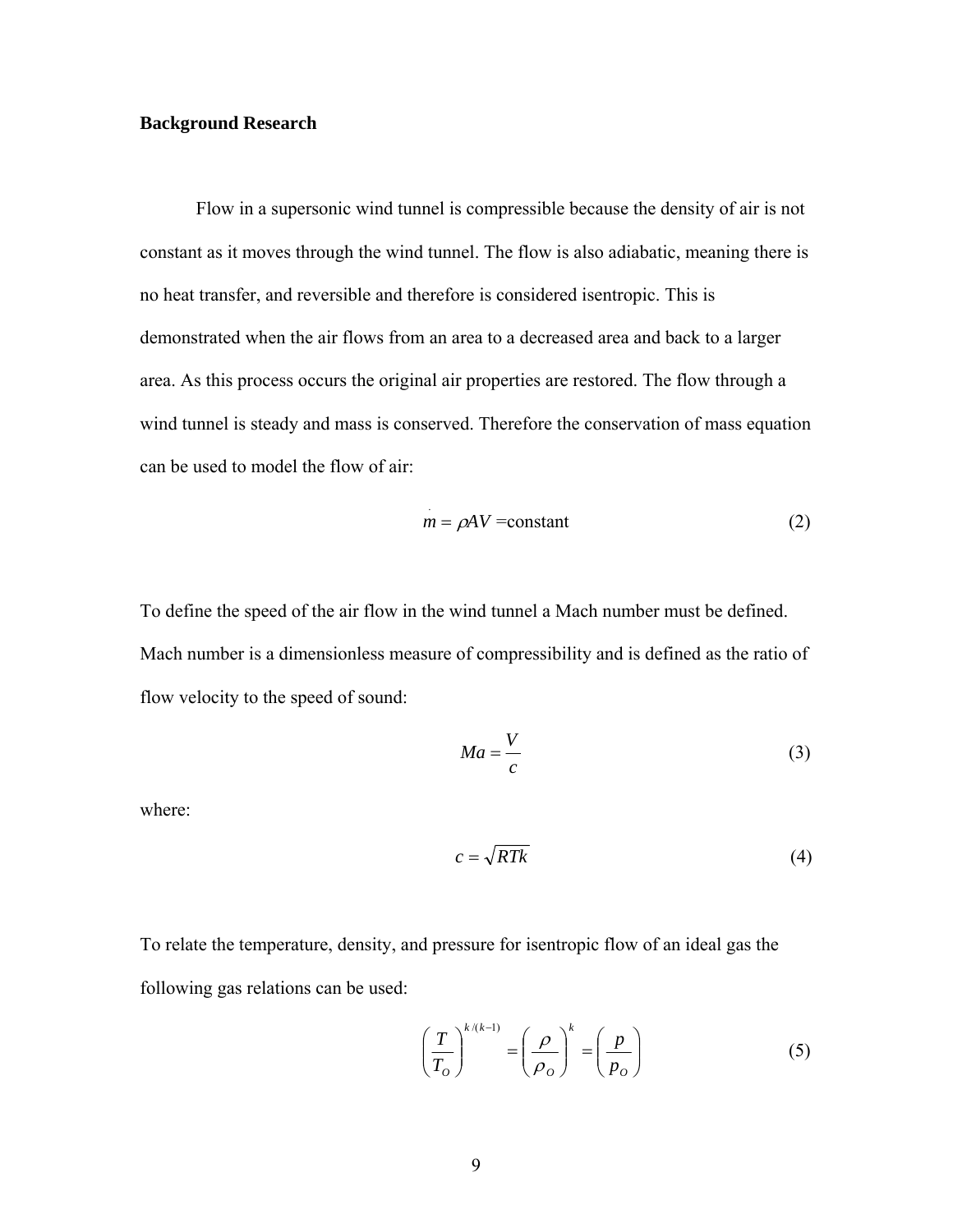where the subscript O refers to the total state of air at zero flow velocity. The total state of a wind tunnel occurs at the compressed air tank.

Equations relating Mach number to temperature, pressure, and density must also be defined. Because a wind tunnel can be modeled as a converging-diverging duct, the following equations can be used:

$$
\frac{T}{T_o} = \frac{1}{1 + [(k-1)/2]Ma^2}
$$
 (6)

and

$$
\frac{p}{p_o} = \left[\frac{1}{1 + [(k-1)/2]Ma^2}\right]^{k/(k-1)}
$$
(7)

and

$$
\frac{\rho}{\rho_o} = \left[ \frac{1}{1 + [(k-1)/2]Ma^2} \right]^{1/(k-1)}
$$
(8)

Equation 6, equation 7, and equation 8 allow one to calculate the temperature, pressure, and density of air anywhere in a wind tunnel. These equations show that the temperature and pressure of air decrease with an increase in Mach number. Since the flow starts from rest at the compressed air tank, the maximum allowable Mach number at the throat is one. This condition is referred to as choked flow. Substituting Mach number equal to one into equation 4, equation 5, and equation 6 the critical temperature ratio, critical pressure ratio, and critical density ratio are developed:

$$
\frac{T^*}{T_o} = \frac{2}{k+1}
$$
 (9)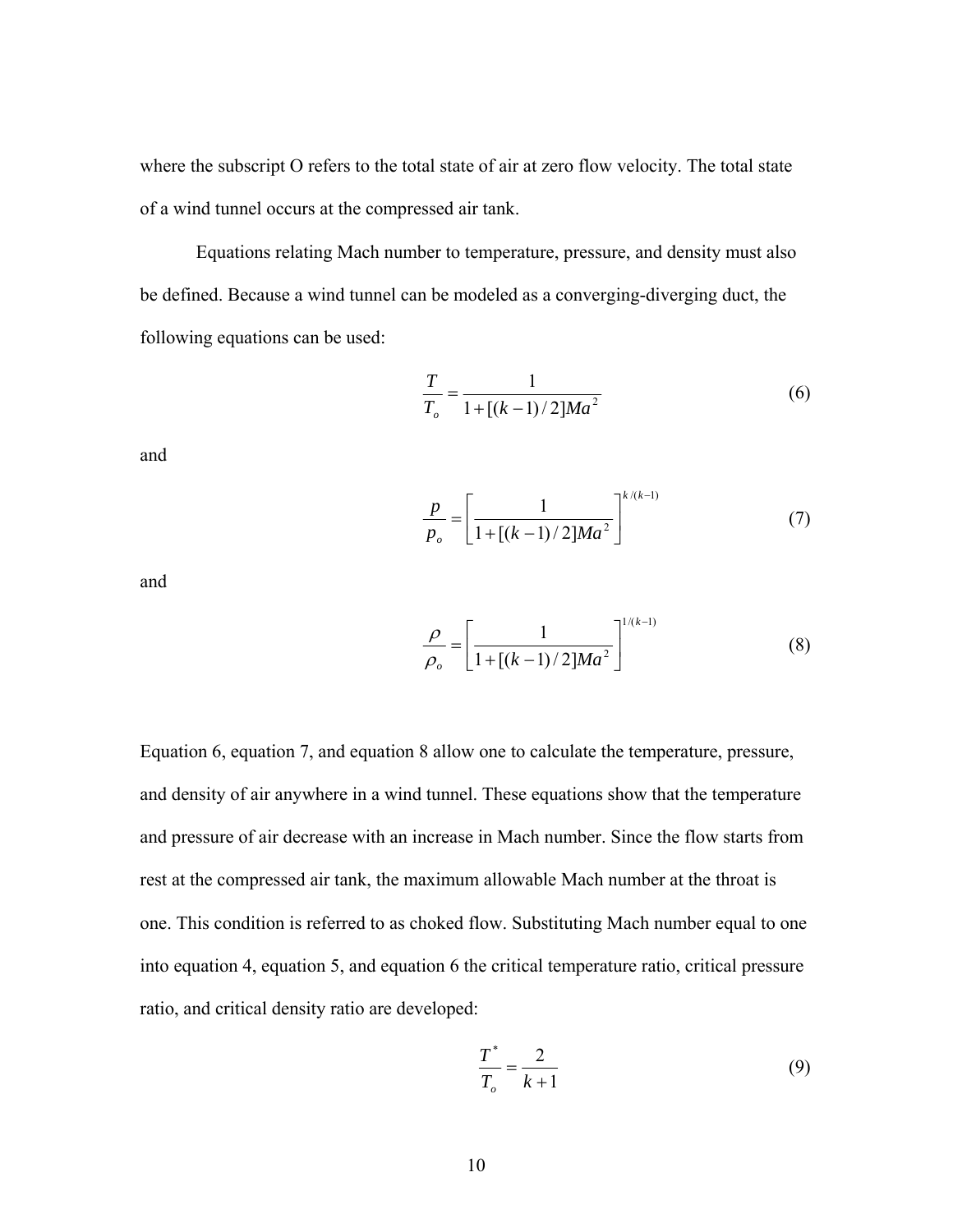and

$$
\frac{p^*}{p_o} = \left(\frac{2}{k+1}\right)^{k/(k-1)}
$$
\n(10)

and

$$
\frac{\rho^*}{\rho_o} = \left(\frac{2}{k+1}\right)^{1/(k-1)}
$$
\n(11)

where the superscript  $*$  refers to the critical properties at choked flow. Using equation 2, equation 3, equation 4, equation 5, equation 7, equation 9, and equation 11 the ratio of area to critical area can be derived:

$$
\frac{A}{A^*} = \frac{1}{Ma} \left[ \frac{1 + [(k-1)/2]Ma^2}{1 + [(k-1)/2]} \right]^{(k+1)/[(2(k-1))}
$$
(12)

This critical area is used to determine the ratio of test section area to throat area of the wind tunnel.

Because the pressure of the tank drops as air flows out of the tank, a pressure regulator is needed to keep the mass flow rate constant throughout the wind tunnel. The following equation:

$$
\Delta t = \frac{\Delta m}{m} \tag{13}
$$

can be used to determine the run time of the wind tunnel using a pressure regulator. Where Δ*m* is the mass differential of air at different pressures.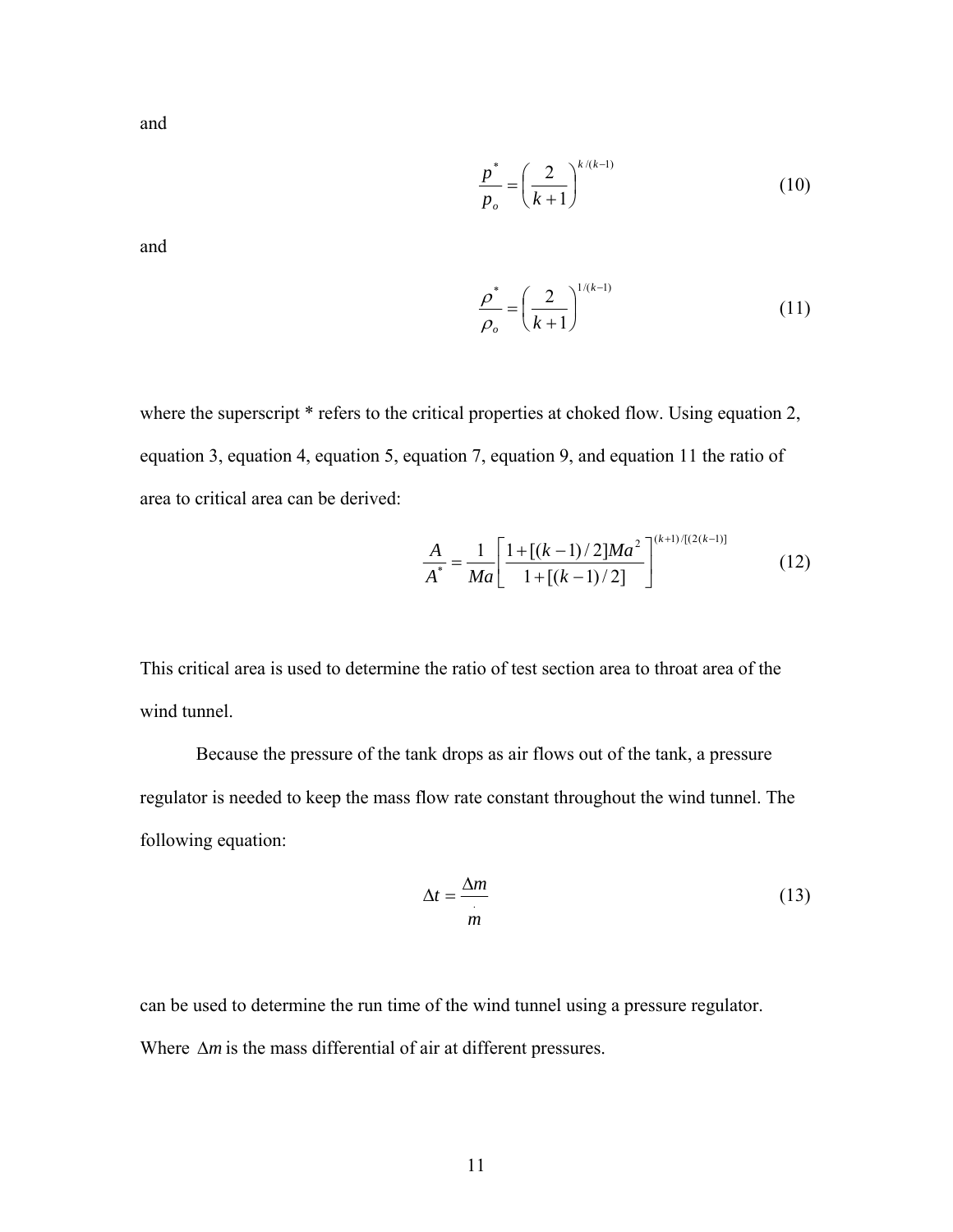# **Goal and Objectives**

The goal of this honors project is to determine the parameters necessary to build a supersonic wind tunnel for the existing compressed air tank in the Mechanical Engineering building at the University of Arkansas. To accomplish this goal, the above equations were used and analysis was conducted to decide what was needed to build an inexpensive and feasible supersonic wind tunnel.



**Figure 1:** The existing compressed air tank at the Mechanical Engineering building at the University of Arkansas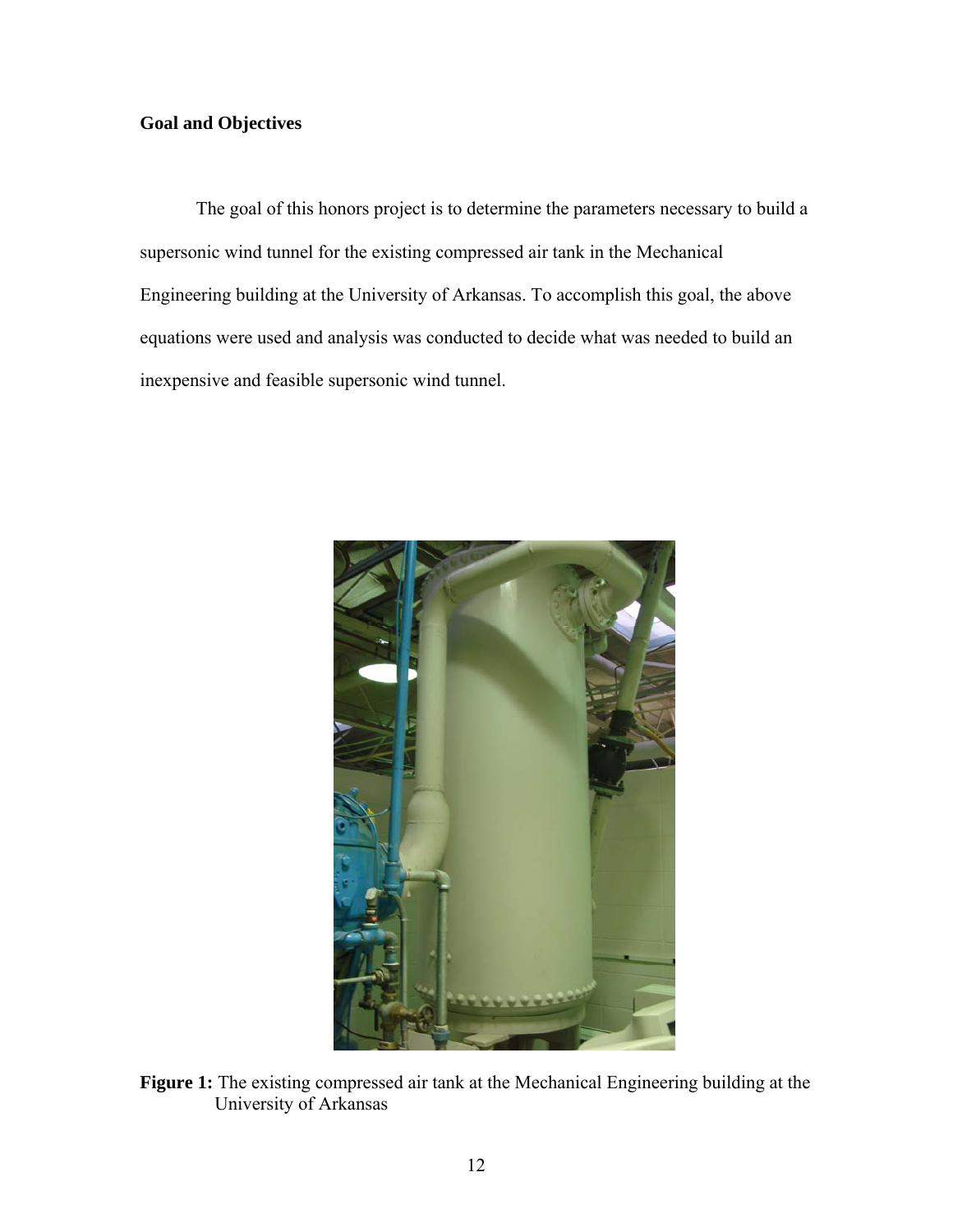#### **Design Process**

After measuring the compressed air tank in the Mechanical Engineering building at the University of Arkansas it was determined that its area was approximately  $0.6255m<sup>3</sup>$ . This area was used in the design of the supersonic wind tunnel. By varying the pressure in the tank from 689.5 kPa (100 psi) to 1379 kPa (200 psi) and using an ambient tank temperature of 293K and a specific heat ratio of 1.4 it was determined that the density of the air varies from 8.2 kg/m<sup>3</sup> to 16.4 kg/m<sup>3</sup>. The mass of the air was then found by multiplying the volume of the tank by the density of air. This calculation found that the mass of air varied from 5.1 kg to 10.3 kg. Equation 1 was then used to determine the mass flow rate throughout the wind tunnel. It was found that the mass flow rate varied from  $0.67$  kg/s to  $1.3$  kg/s.

After conducting research, a throat area of  $0.000375$  m<sup>2</sup> was assumed to determine the remaining parameters of a supersonic wind tunnel. Assuming that the flow was choked at the throat, equation 9, equation 10, and equation 11 were used to determine the temperature, pressure, and density of air at the throat. The tables of results are shown in Figures 3-7 in Appendix A. From these results and equation 6, equation 7, and equation 8 the temperature, pressure, and density of the air the test section was found by varying the Mach number at the test section. The tables of results are shown in Figures 8-12 in Appendix A.

The next step was to find the effects of a pressure regulator. Equation 13 was used to find the effects of a pressure regulator on the run time of the supersonic wind tunnel.

13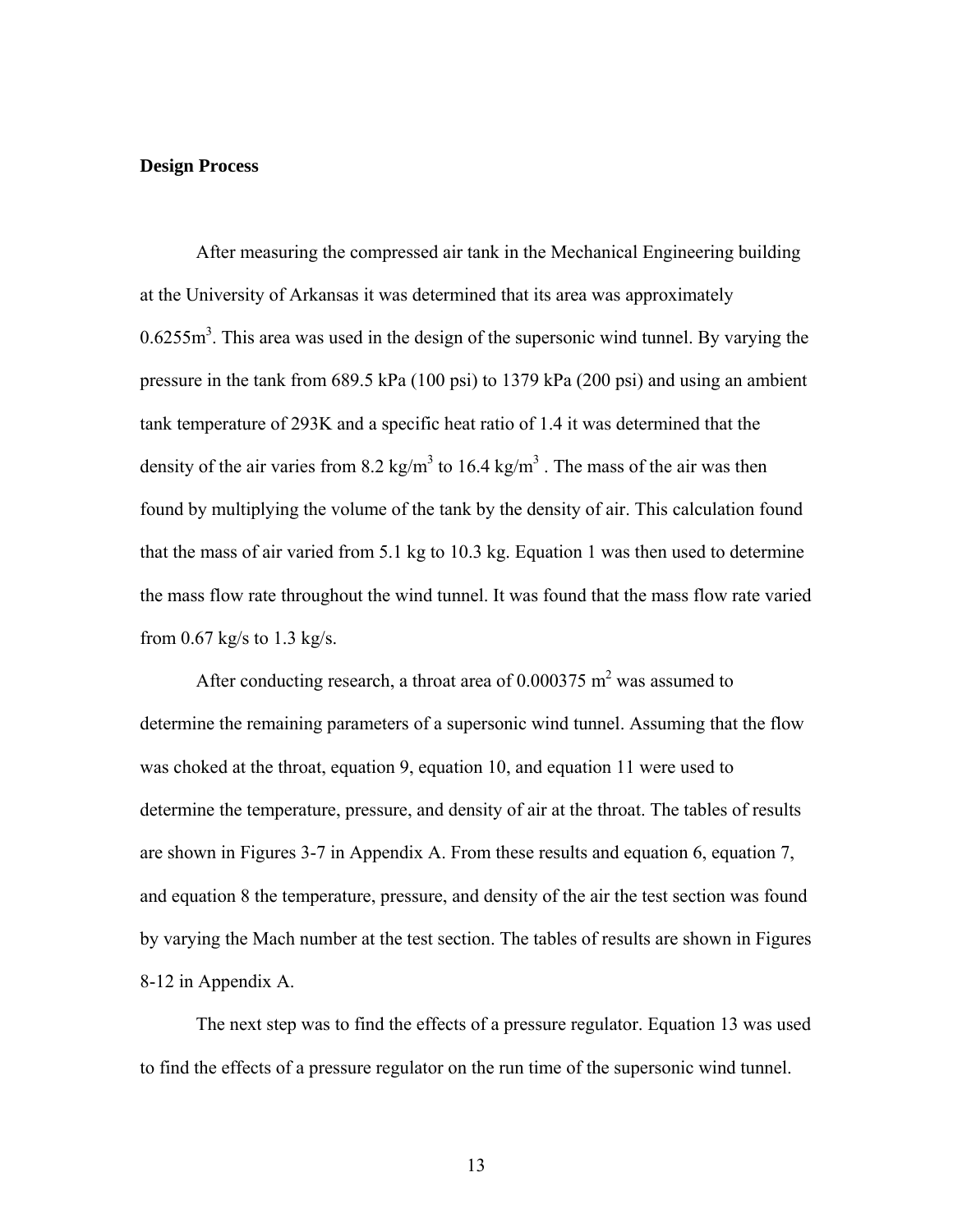By varying the pressure downstream of the regulator, the run time can be calculated. The results can be seen in Figures 13-18 of Appendix A.

The last step in the design process was to determine the test section dimensions. This was done using equation 12. An angle of 20 degrees was used in the design of the transition of the throat to test section. Also, the length and width of the throat were changed to determine the final dimensions of the test section. After analysis a throat dimension of 4 cm x 0.9375 cm (width x height) was used. The results of the dimensions of the test section are shown in Figure 19.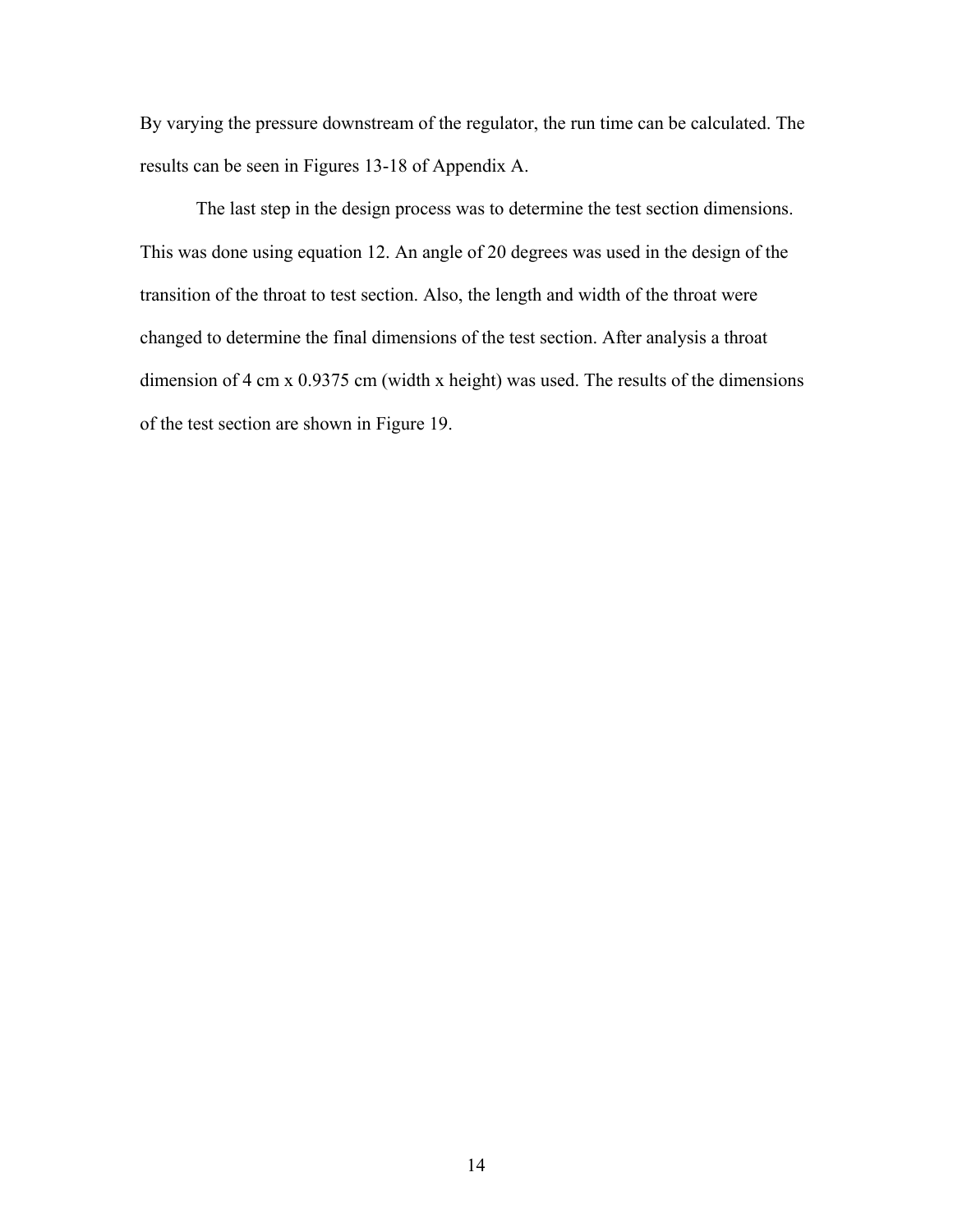### **Conclusion**

After using the previously mentioned equations to find the properties of air and the assumptions previously stated, it was concluded that a wind tunnel of Mach number between one and five would run a sufficient amount of time. While they all may run long enough, it was calculated that wind tunnels of Mach number greater than or equal to four would need a pre-heat system in the form of a heater or dryer. The presence of a pre-heat system would increase the cost to build a supersonic wind tunnel a significant amount. For engineering purposes at the University of Arkansas, a pre-heat system for a supersonic wind tunnel is not necessary, and therefore wind tunnels of Mach number less than four would be best.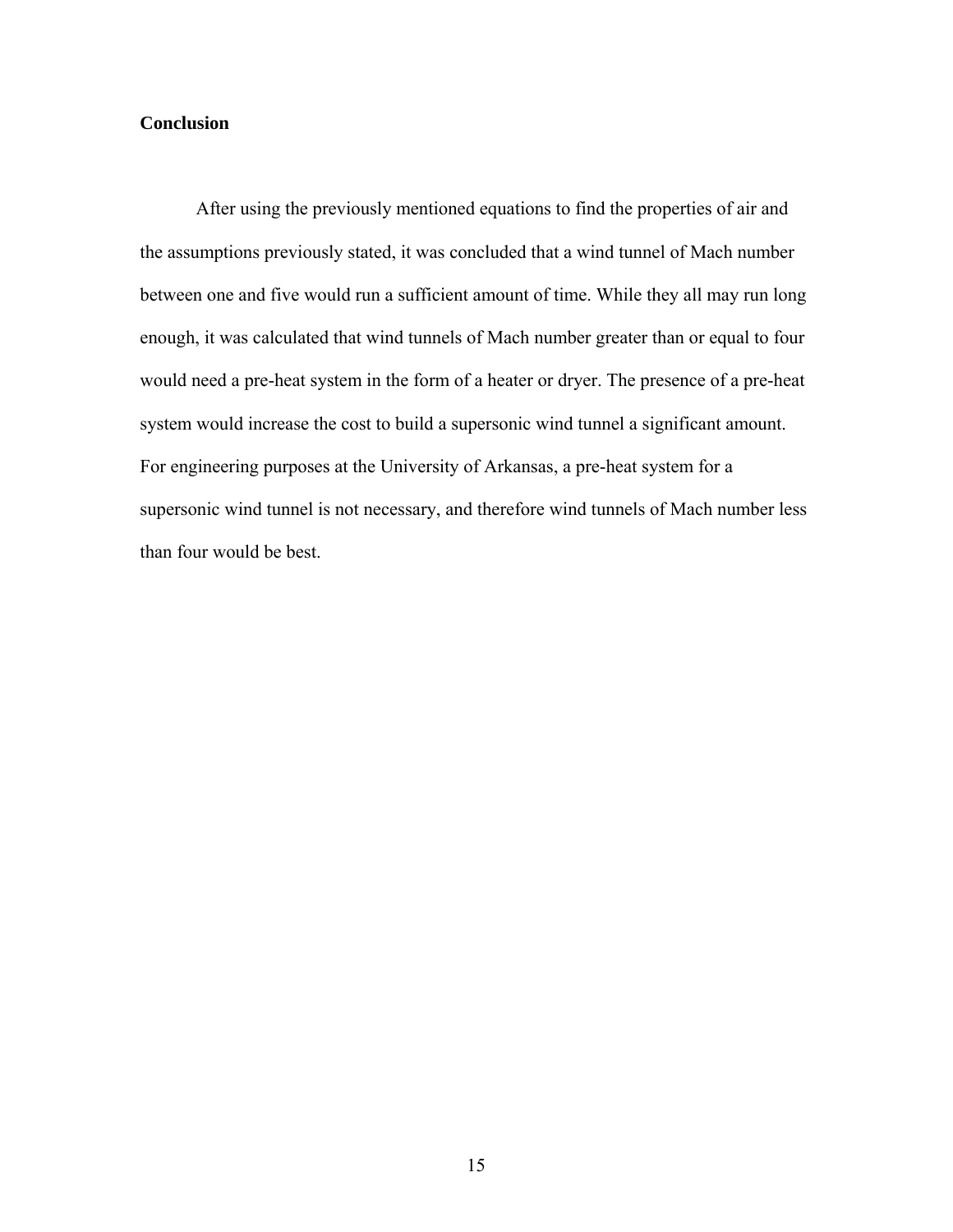### **Discussion**

 The following is a list of some of the necessary materials needed for the design of the aforementioned supersonic wind tunnel:

- Adjustable pressure regulator for pressures between 50 psi and 100 psi and valve area greater than  $0.000375 \text{ m}^2$ .
- Tubing that gradually transforms from a circular area to a rectangular area.
- Throat with dimensions of 4 cm x 0.09375 cm.
- Test section with dimensions of:  $4 \text{ cm} \times 0.0938 \text{ cm}$  (Mach 1)
	- 4 cm x 1.103 cm (Mach 1.5)

4 cm x 1.582 cm (Mach 2)

4 cm x 2.472 cm (Mach 2.5)

4 cm x 3.970 cm (Mach 3)

- 4 cm x 6.365 cm (Mach 3.5)
- 4 cm x 10.049 cm (Mach 4)

4 cm x 15.527 cm (Mach 4.5)

4 cm x 23.438 cm (Mach 5)

Some further considerations:

- Reynolds number calculations
- Simulation of flow for various nozzle contours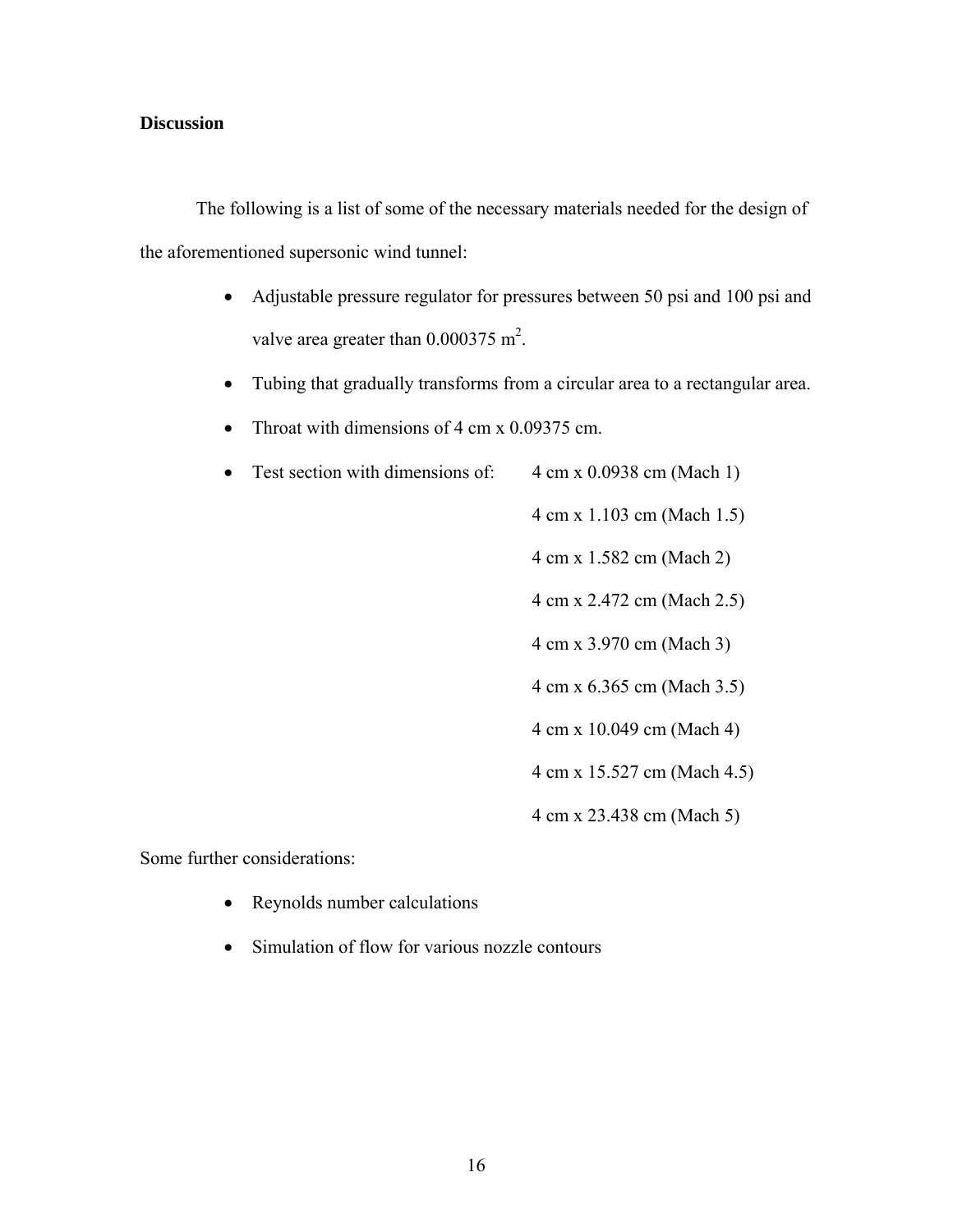### **References**

Menart, J., et al. "Study of Surface and Volumetric Heating Effects in a Mach 5 Flow."

35<sup>th</sup> AIAA Plasmadynamics and Lasers Conference. (2004): 1-2.

Muijden, J Van. "Improvement and Verification of Low-Speed Aerodynamic Characteristics of a Supersonic Civil Transport Aircraft." Journal of Aerospace Engineering. 220 (2006): 569-570.

- Munson, Bruce R., Donald F. Young, and Theodore H. Okiishi. Fundamentals of Fluid Mechanics. Ames, Iowa: John Wiley & Sons, Inc. 1994. 259, 698-724.
- Shang, J.S., et al. "Hypersonic Experimental Facility for Magnetoaerodynamic Interactions." Journal of Spacecraft and Rockets. 42 (2005): 780-781.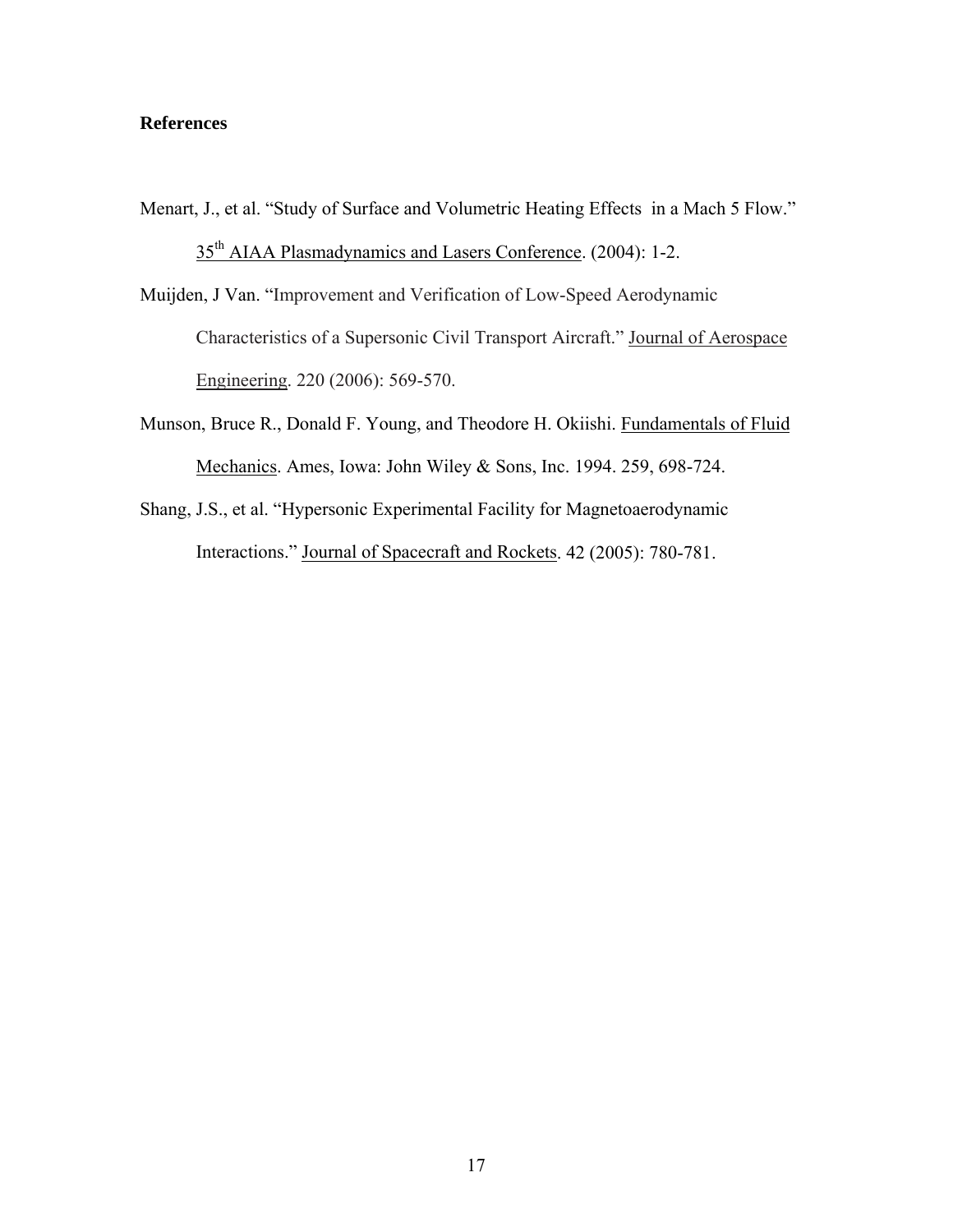| tank<br>pressure<br>(psi) | tank<br>pressure<br>(Pa) | gas<br>constant<br>(J/kg*K) | tank<br>temperature<br>(K) | tank<br>density<br>(kg/m <sup>2</sup> ) | specific<br>heat<br>ratio | с<br>(m/s) | throat<br>velocity<br>(m/s) |
|---------------------------|--------------------------|-----------------------------|----------------------------|-----------------------------------------|---------------------------|------------|-----------------------------|
| 100                       | 689500                   | 287                         | 293                        | 8.199451                                | 1.4                       | 343.1143   | 343.1142667                 |
| 125                       | 861875                   | 287                         | 293                        | 10.24931                                | 1.4                       | 343.1143   | 343.1142667                 |
| 150                       | 1034250                  | 287                         | 293                        | 12.29918                                | 1.4                       | 343.1143   | 343.1142667                 |
| 175                       | 1206625                  | 287                         | 293                        | 14.34904                                | 1.4                       | 343.1143   | 343.1142667                 |
| 200                       | 1379000                  | 287                         | 293                        | 16.3989                                 | 1.4                       | 343.1143   | 343.1142667                 |

| <b>Appendix A: Data Tables</b> |  |  |  |
|--------------------------------|--|--|--|
|--------------------------------|--|--|--|

| throat<br>area<br>(m^2) | volume of<br>tank<br>(m^3) | mass of air<br>(kg) | mass flow rate<br>(kg/s) |
|-------------------------|----------------------------|---------------------|--------------------------|
| 0.000375                | 0.62549998                 | 5.128756187         | 0.668808344              |
| 0.000375                | 0.62549998                 | 6.410945234         | 0.836010429              |
| 0.000375                | 0.62549998                 | 7.693134281         | 1.003212515              |
| 0.000375                | 0.62549998                 | 8.975323328         | 1.170414601              |
| 0.000375                | 0.62549998                 | 10.25751237         | 1.337616687              |

Figure 2: Table showing the assumed parameters and calculations of tank density, throat velocity, mass of air, and mass flow rate.

| at throat (100psi)                                |             |          |            |                      |             |  |  |
|---------------------------------------------------|-------------|----------|------------|----------------------|-------------|--|--|
| mass flow<br>throat<br>throat<br>throat<br>throat |             |          |            |                      |             |  |  |
| Mach                                              | temperature | pressure | pressure   | density              | rate        |  |  |
| Number                                            | K)          | (Pa)     | (kPa)      | (kq/m <sup>2</sup> ) | (kg/s)      |  |  |
|                                                   | 244.1666667 | 364250.3 | 364.250293 | 5.197945             | 0.668808344 |  |  |

**Figure 3:** Table showing the conditions of air at the throat with a tank pressure of 100 psi

| at throat (125 psi)                               |             |          |            |                      |             |  |  |
|---------------------------------------------------|-------------|----------|------------|----------------------|-------------|--|--|
| mass flow<br>throat<br>throat<br>throat<br>throat |             |          |            |                      |             |  |  |
| Mach                                              | temperature | pressure | pressure   | density              | rate        |  |  |
| Number                                            | K)          | (Pa)     | (kPa)      | (kq/m <sup>2</sup> ) | (kg/s)      |  |  |
|                                                   | 244.1666667 | 455312.9 | 455.312866 | 6.497431             | 0.836010429 |  |  |

Figure 4: Table showing the conditions of air at the throat with a tank pressure of 125 psi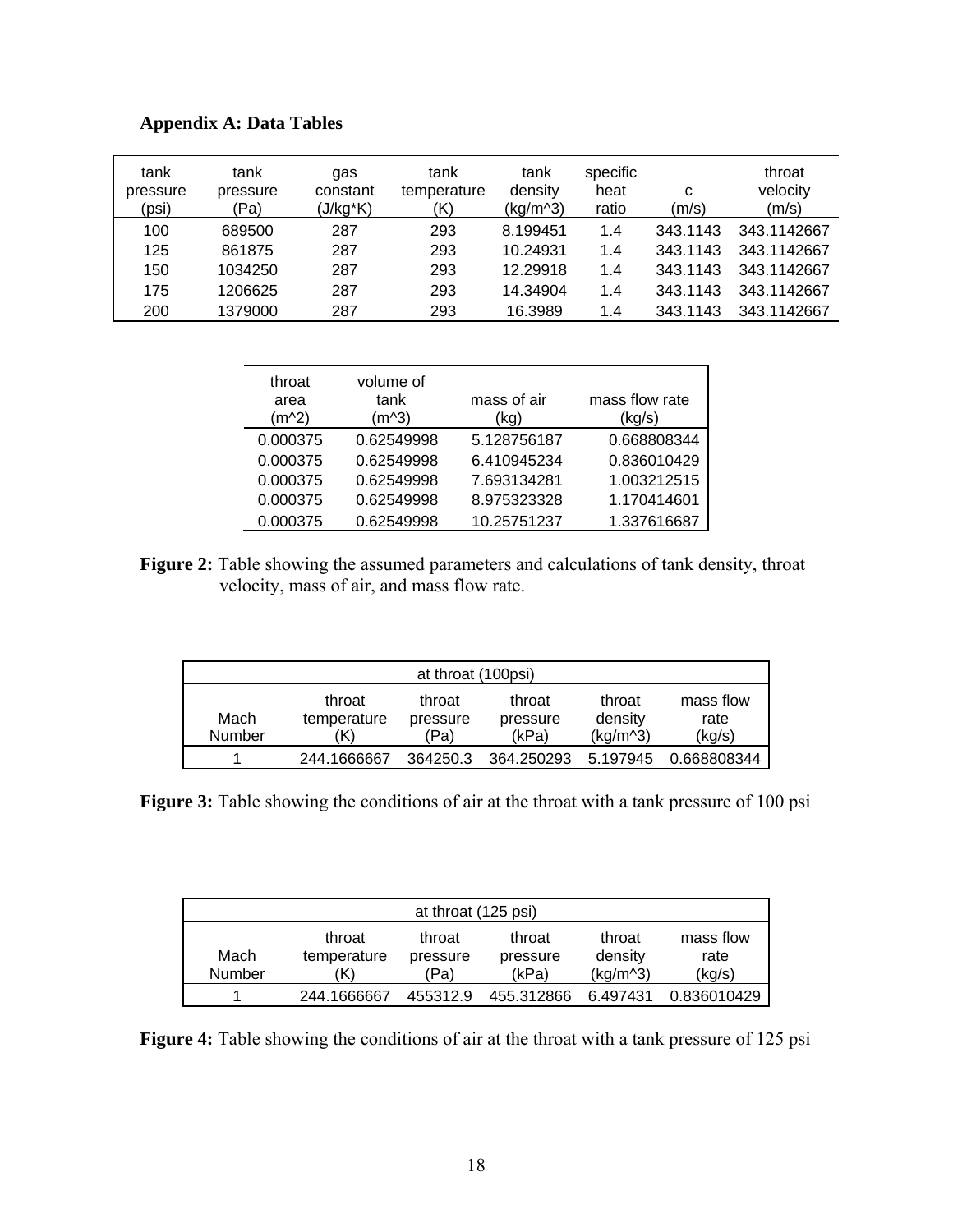| at throat (150 psi) |                       |                    |                   |                      |             |  |  |
|---------------------|-----------------------|--------------------|-------------------|----------------------|-------------|--|--|
| Mach                | throat<br>temperature | throat<br>pressure | throat<br>density | mass flow<br>rate    |             |  |  |
| Number              | K)                    | 'Pa)               | (kPa)             | (kq/m <sup>2</sup> ) | (kg/s)      |  |  |
|                     | 244.1666667           | 546375.4           | 546.375439        | 7.796917             | 1.003212515 |  |  |

Figure 5: Table showing the conditions of air at the throat with a tank pressure of 150 psi

| at throat (175 psi) |                              |                            |                             |                                           |                             |  |  |
|---------------------|------------------------------|----------------------------|-----------------------------|-------------------------------------------|-----------------------------|--|--|
| Mach<br>Number      | throat<br>temperature<br>'K) | throat<br>pressure<br>(Pa) | throat<br>pressure<br>(kPa) | throat<br>density<br>(kq/m <sup>3</sup> ) | mass flow<br>rate<br>(kg/s) |  |  |
|                     | 244.1666667                  | 637438                     | 637.438012                  | 9.096403                                  | 1.170414601                 |  |  |

Figure 6: Table showing the conditions of air at the throat with a tank pressure of 175 psi

| at throat (200 psi) |                       |                    |                    |                      |                   |  |  |
|---------------------|-----------------------|--------------------|--------------------|----------------------|-------------------|--|--|
| Mach                | throat<br>temperature | throat<br>pressure | throat<br>pressure | throat<br>density    | mass flow<br>rate |  |  |
| Number              | 'K)                   | (Pa)               | (kPa)              | (kq/m <sup>2</sup> ) | (kg/s)            |  |  |
|                     | 244.1666667           | 728500.6           | 728.500585         | 10.39589             | 1.337616687       |  |  |

Figure 7: Table showing the conditions of air at the throat with a tank pressure of 200 psi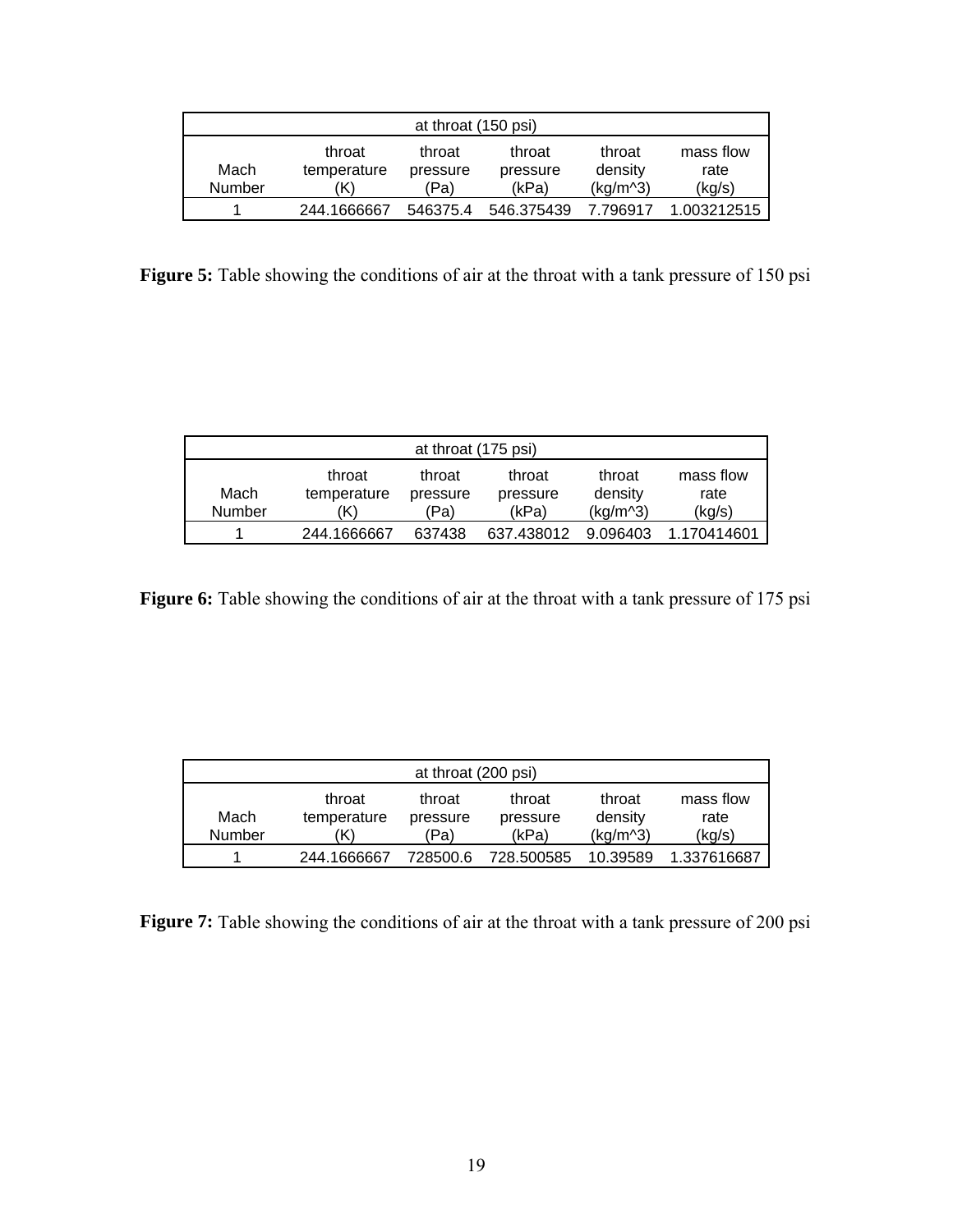|        | at test section (100 psi)   |                          |                          |                         |                      |                      |                                    |
|--------|-----------------------------|--------------------------|--------------------------|-------------------------|----------------------|----------------------|------------------------------------|
| Mach   | test section<br>temperature | test section<br>pressure | test section<br>pressure | test section<br>density | test section<br>area | test section<br>area | Instantaneous<br>mass flow<br>rate |
| Number | (K)                         | (Pa)                     | (kPa)                    | (kg/m <sup>2</sup> )    | (m^2)                | (mm^2)               | (kg/s)                             |
| 1      | 244.166667                  | 364250.2926              | 364.2502926              | 8.637895915             | 0.000375             | 375                  | 1.111419496                        |
| 1.25   | 223.238095                  | 266186.8998              | 266.1868998              | 8.86191161              | 0.000392532          | 392.5323486          | 1.19355282                         |
| 1.5    | 202.068966                  | 187821.9143              | 187.8219143              | 9.117796541             | 0.000441063          | 441.0626447          | 1.379840699                        |
| 1.75   | 181.705426                  | 129504.6132              | 129.5046132              | 9.398756294             | 0.000519935          | 519.934518           | 1.676709465                        |
| 2      | 162.777778                  | 88121.22031              | 88.12122031              | 9.698839106             | 0.000632813          | 632.8125             | 2.105879808                        |
| 2.25   | 145.590062                  | 59629.15553              | 59.62915553              | 10.01305118             | 0.000786163          | 786.1631417          | 2.700958373                        |
| 2.5    | 130.222222                  | 40354.82396              | 40.35482396              | 10.3373288              | 0.00098877           | 988.7695313          | 3.507051809                        |
| 2.75   | 116.616915                  | 27426.03488              | 27.42603488              | 10.66843643             | 0.001251622          | 1251.621593          | 4.581551756                        |
| 3      | 104.642857                  | 18770.72991              | 18.77072991              | 11.00383807             | 0.001587963          | 1587.962963          | 5.995471408                        |
| 3.25   | 94.1365462                  | 12961.38796              | 12.96138796              | 11.34156907             | 0.00201341           | 2013.410128          | 7.835093208                        |
| 3.5    | 84.9275362                  | 9039.979336              | 9.039979336              | 11.68012127             | 0.002546108          | 2546.107701          | 10.20382258                        |
| 3.75   | 76.852459                   | 6372.352435              | 6.372352435              | 12.01834623             | 0.003206903          | 3206.902963          | 13.22419689                        |
| 4      | 69.7619048                  | 4541.107199              | 4.541107199              | 12.35537636             | 0.004019531          | 4019.53125           | 17.04002255                        |
| 4.25   | 63.5230352                  | 3271.575472              | 3.271575472              | 12.69056219             | 0.005010808          | 5010.807711          | 21.81862485                        |
| 4.5    | 58.019802                   | 2382.39872               | 2.38239872               | 13.02342302             | 0.006210823          | 6210.822965          | 27.75320053                        |
| 4.75   | 53.1519274                  | 1753.130163              | 1.753130163              | 13.35360851             | 0.007653141          | 7653.141223          | 35.06526647                        |
| 5      | 48.8333333                  | 1303.181464              | 1.303181464              | 13.68086893             | 0.009375             | 9375                 | 44.00719978                        |

Figure 8: Table showing the conditions of air with a tank temperature of 100 psi

| at test section (125 psi) |                                    |                                  |                                   |                                     |                               |                                |                                              |
|---------------------------|------------------------------------|----------------------------------|-----------------------------------|-------------------------------------|-------------------------------|--------------------------------|----------------------------------------------|
| Mach<br>Number            | test section<br>temperature<br>(K) | test section<br>pressure<br>(Pa) | test section<br>pressure<br>(kPa) | test section<br>density<br>(kg/m^3) | test section<br>area<br>(m^2) | test section<br>area<br>(mm^2) | instantaneous<br>mass flow<br>rate<br>(kg/s) |
|                           | 244.166667                         | 455312.8658                      | 455.3128658                       | 10.79736989                         | 0.000375                      | 375                            | 1.38927437                                   |
| 1.25                      | 223.238095                         | 332733.6248                      | 332.7336248                       | 11.07738951                         | 0.000392532                   | 392.5323486                    | 1.491941025                                  |
| 1.5                       | 202.068966                         | 234777.3929                      | 234.7773929                       | 11.39724568                         | 0.000441063                   | 441.0626447                    | 1.724800874                                  |
| 1.75                      | 181.705426                         | 161880.7664                      | 161.8807664                       | 11.74844537                         | 0.000519935                   | 519.934518                     | 2.095886831                                  |
| $\overline{2}$            | 162.777778                         | 110151.5254                      | 110.1515254                       | 12.12354888                         | 0.000632813                   | 632.8125                       | 2.63234976                                   |
| 2.25                      | 145.590062                         | 74536.44441                      | 74.53644441                       | 12.51631398                         | 0.000786163                   | 786.1631417                    | 3.376197967                                  |
| 2.5                       | 130.222222                         | 50443.52995                      | 50.44352995                       | 12.921661                           | 0.00098877                    | 988.7695313                    | 4.383814761                                  |
| 2.75                      | 116.616915                         | 34282.5436                       | 34.2825436                        | 13.33554553                         | 0.001251622                   | 1251.621593                    | 5.726939695                                  |
| 3                         | 104.642857                         | 23463.41239                      | 23.46341239                       | 13.75479759                         | 0.001587963                   | 1587.962963                    | 7.49433926                                   |
| 3.25                      | 94.1365462                         | 16201.73495                      | 16.20173495                       | 14.17696134                         | 0.00201341                    | 2013.410128                    | 9.793866511                                  |
| 3.5                       | 84.9275362                         | 11299.97417                      | 11.29997417                       | 14.60015159                         | 0.002546108                   | 2546.107701                    | 12.75477823                                  |
| 3.75                      | 76.852459                          | 7965.440544                      | 7.965440544                       | 15.02293279                         | 0.003206903                   | 3206.902963                    | 16.53024611                                  |
| 4                         | 69.7619048                         | 5676.383999                      | 5.676383999                       | 15.44422046                         | 0.004019531                   | 4019.53125                     | 21.30002818                                  |
| 4.25                      | 63.5230352                         | 4089.469339                      | 4.089469339                       | 15.86320274                         | 0.005010808                   | 5010.807711                    | 27.27328107                                  |
| 4.5                       | 58.019802                          | 2977.9984                        | 2.9779984                         | 16.27927877                         | 0.006210823                   | 6210.822965                    | 34.69150067                                  |
| 4.75                      | 53.1519274                         | 2191.412703                      | 2.191412703                       | 16.69201064                         | 0.007653141                   | 7653.141223                    | 43.83158309                                  |
| 5                         | 48.8333333                         | 1628.97683                       | 1.62897683                        | 17.10108616                         | 0.009375                      | 9375                           | 55.00899973                                  |

**Figure 9:** Table showing the conditions of air with a tank temperature of 125 psi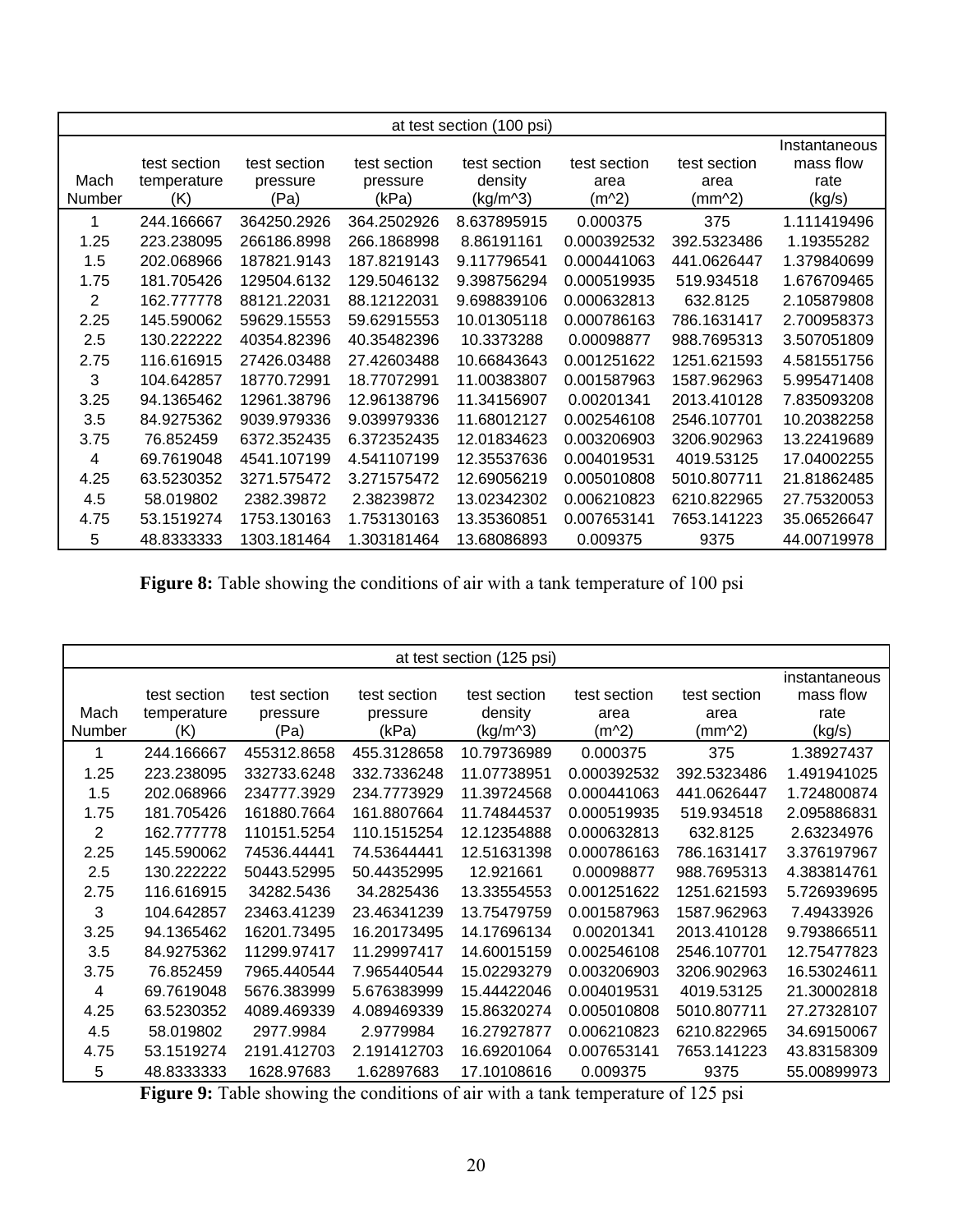|        | at test section (150 psi) |              |              |              |              |              |               |
|--------|---------------------------|--------------|--------------|--------------|--------------|--------------|---------------|
|        |                           |              |              |              |              |              |               |
|        |                           |              |              |              |              |              | instantaneous |
|        | test section              | test section | test section | test section | test section | test section | mass flow     |
| Mach   | temperature               | pressure     | pressure     | density      | area         | area         | rate          |
| Number | (K)                       | (Pa)         | (kPa)        | $(kg/m^{3})$ | (m^2)        | (mm^2)       | (kg/s)        |
| 1      | 244.166667                | 546375.4389  | 546.3754389  | 12.95684387  | 0.000375     | 375          | 1.667129244   |
| 1.25   | 223.238095                | 399280.3498  | 399.2803498  | 13.29286742  | 0.000392532  | 392.5323486  | 1.79032923    |
| 1.5    | 202.068966                | 281732.8715  | 281.7328715  | 13.67669481  | 0.000441063  | 441.0626447  | 2.069761049   |
| 1.75   | 181.705426                | 194256.9197  | 194.2569197  | 14.09813444  | 0.000519935  | 519.934518   | 2.515064197   |
| 2      | 162.777778                | 132181.8305  | 132.1818305  | 14.54825866  | 0.000632813  | 632.8125     | 3.158819713   |
| 2.25   | 145.590062                | 89443.73329  | 89.44373329  | 15.01957677  | 0.000786163  | 786.1631417  | 4.05143756    |
| 2.5    | 130.222222                | 60532.23594  | 60.53223594  | 15.5059932   | 0.00098877   | 988.7695313  | 5.260577713   |
| 2.75   | 116.616915                | 41139.05232  | 41.13905232  | 16.00265464  | 0.001251622  | 1251.621593  | 6.872327634   |
| 3      | 104.642857                | 28156.09487  | 28.15609487  | 16.50575711  | 0.001587963  | 1587.962963  | 8.993207113   |
| 3.25   | 94.1365462                | 19442.08194  | 19.44208194  | 17.01235361  | 0.00201341   | 2013.410128  | 11.75263981   |
| 3.5    | 84.9275362                | 13559.969    | 13.559969    | 17.52018191  | 0.002546108  | 2546.107701  | 15.30573388   |
| 3.75   | 76.852459                 | 9558.528652  | 9.558528652  | 18.02751935  | 0.003206903  | 3206.902963  | 19.83629533   |
| 4      | 69.7619048                | 6811.660798  | 6.811660798  | 18.53306455  | 0.004019531  | 4019.53125   | 25.56003382   |
| 4.25   | 63.5230352                | 4907.363207  | 4.907363207  | 19.03584329  | 0.005010808  | 5010.807711  | 32.72793728   |
| 4.5    | 58.019802                 | 3573.59808   | 3.57359808   | 19.53513452  | 0.006210823  | 6210.822965  | 41.6298008    |
| 4.75   | 53.1519274                | 2629.695244  | 2.629695244  | 20.03041277  | 0.007653141  | 7653.141223  | 52.59789971   |
| 5      | 48.8333333                | 1954.772196  | 1.954772196  | 20.52130339  | 0.009375     | 9375         | 66.01079967   |

Figure 10: Table showing the conditions of air with a tank temperature of 150 psi

|                       | at test section (175 psi)          |                                  |                                   |                                     |                                 |                                |                                              |
|-----------------------|------------------------------------|----------------------------------|-----------------------------------|-------------------------------------|---------------------------------|--------------------------------|----------------------------------------------|
| Mach<br><b>Number</b> | test section<br>temperature<br>(K) | test section<br>pressure<br>(Pa) | test section<br>pressure<br>(kPa) | test section<br>density<br>(kg/m^3) | test section<br>area<br>$(m^2)$ | test section<br>area<br>(mm^2) | instantaneous<br>mass flow<br>rate<br>(kg/s) |
|                       | 244.166667                         | 637438.0121                      | 637.4380121                       | 15.11631785                         | 0.000375                        | 375                            | 1.944984118                                  |
| 1.25                  | 223.238095                         | 465827.0747                      | 465.8270747                       | 15.50834532                         | 0.000392532                     | 392.5323486                    | 2.088717435                                  |
| 1.5                   | 202.068966                         | 328688.3501                      | 328.6883501                       | 15.95614395                         | 0.000441063                     | 441.0626447                    | 2.414721223                                  |
| 1.75                  | 181.705426                         | 226633.073                       | 226.633073                        | 16.44782351                         | 0.000519935                     | 519.934518                     | 2.934241563                                  |
| 2                     | 162.777778                         | 154212.1355                      | 154.2121355                       | 16.97296844                         | 0.000632813                     | 632.8125                       | 3.685289665                                  |
| 2.25                  | 145.590062                         | 104351.0222                      | 104.3510222                       | 17.52283957                         | 0.000786163                     | 786.1631417                    | 4.726677153                                  |
| 2.5                   | 130.222222                         | 70620.94193                      | 70.62094193                       | 18.0903254                          | 0.00098877                      | 988.7695313                    | 6.137340665                                  |
| 2.75                  | 116.616915                         | 47995.56104                      | 47.99556104                       | 18.66976374                         | 0.001251622                     | 1251.621593                    | 8.017715573                                  |
| 3                     | 104.642857                         | 32848.77735                      | 32.84877735                       | 19.25671663                         | 0.001587963                     | 1587.962963                    | 10.49207496                                  |
| 3.25                  | 94.1365462                         | 22682.42893                      | 22.68242893                       | 19.84774587                         | 0.00201341                      | 2013.410128                    | 13.71141311                                  |
| 3.5                   | 84.9275362                         | 15819.96384                      | 15.81996384                       | 20.44021223                         | 0.002546108                     | 2546.107701                    | 17.85668952                                  |
| 3.75                  | 76.852459                          | 11151.61676                      | 11.15161676                       | 21.0321059                          | 0.003206903                     | 3206.902963                    | 23.14234455                                  |
| 4                     | 69.7619048                         | 7946.937598                      | 7.946937598                       | 21.62190864                         | 0.004019531                     | 4019.53125                     | 29.82003946                                  |
| 4.25                  | 63.5230352                         | 5725.257075                      | 5.725257075                       | 22.20848384                         | 0.005010808                     | 5010.807711                    | 38.1825935                                   |
| 4.5                   | 58.019802                          | 4169.19776                       | 4.16919776                        | 22.79099028                         | 0.006210823                     | 6210.822965                    | 48.56810093                                  |
| 4.75                  | 53.1519274                         | 3067.977785                      | 3.067977785                       | 23.36881489                         | 0.007653141                     | 7653.141223                    | 61.36421633                                  |
| 5                     | 48.8333333                         | 2280.567562                      | 2.280567562                       | 23.94152063                         | 0.009375                        | 9375                           | 77.01259962                                  |

Figure 11: Table showing the conditions of air with a tank temperature of 175 psi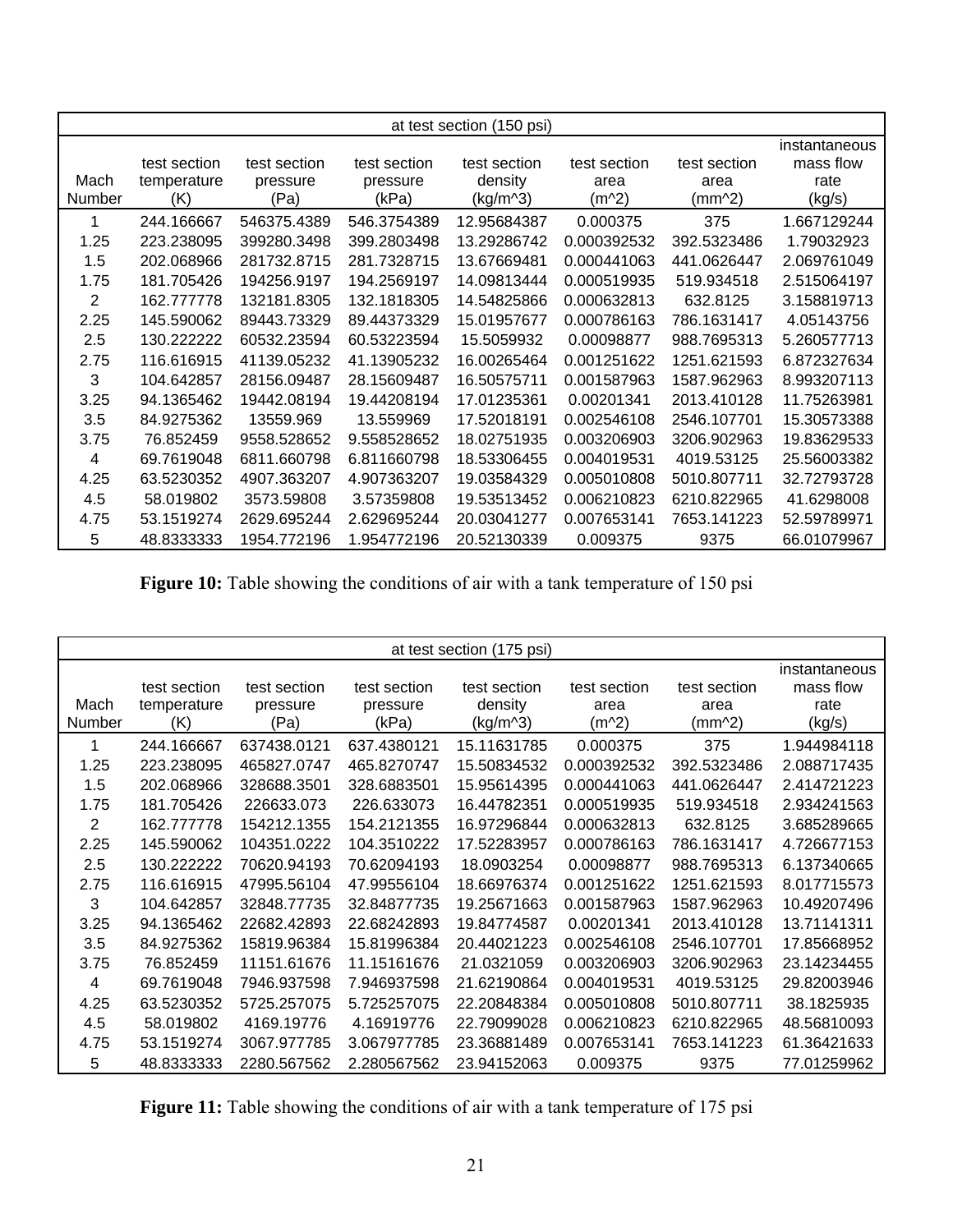|                | at test section (200 psi) |              |              |              |              |              |               |
|----------------|---------------------------|--------------|--------------|--------------|--------------|--------------|---------------|
|                |                           |              |              |              |              |              | instantaneous |
|                | test section              | test section | test section | test section | test section | test section | mass flow     |
| Mach           | temperature               | pressure     | pressure     | density      | area         | area         | rate          |
| Number         | (K)                       | (Pa)         | (kPa)        | (kg/m^3)     | (m^2)        | (mm^2)       | (kg/s)        |
|                | 244.166667                | 728500.5853  | 728.5005853  | 17.27579183  | 0.000375     | 375          | 2.222838992   |
| 1.25           | 223.238095                | 532373.7997  | 532.3737997  | 17.72382322  | 0.000392532  | 392.5323486  | 2.38710564    |
| 1.5            | 202.068966                | 375643.8287  | 375.6438287  | 18.23559308  | 0.000441063  | 441.0626447  | 2.759681398   |
| 1.75           | 181.705426                | 259009.2263  | 259.0092263  | 18.79751259  | 0.000519935  | 519.934518   | 3.353418929   |
| $\overline{2}$ | 162.777778                | 176242.4406  | 176.2424406  | 19.39767821  | 0.000632813  | 632.8125     | 4.211759617   |
| 2.25           | 145.590062                | 119258.3111  | 119.2583111  | 20.02610236  | 0.000786163  | 786.1631417  | 5.401916747   |
| 2.5            | 130.222222                | 80709.64792  | 80.70964792  | 20.6746576   | 0.00098877   | 988.7695313  | 7.014103618   |
| 2.75           | 116.616915                | 54852.06976  | 54.85206976  | 21.33687285  | 0.001251622  | 1251.621593  | 9.163103512   |
| 3              | 104.642857                | 37541.45983  | 37.54145983  | 22.00767615  | 0.001587963  | 1587.962963  | 11.99094282   |
| 3.25           | 94.1365462                | 25922.77592  | 25.92277592  | 22.68313814  | 0.00201341   | 2013.410128  | 15.67018642   |
| 3.5            | 84.9275362                | 18079.95867  | 18.07995867  | 23.36024255  | 0.002546108  | 2546.107701  | 20.40764517   |
| 3.75           | 76.852459                 | 12744.70487  | 12.74470487  | 24.03669246  | 0.003206903  | 3206.902963  | 26.44839377   |
| 4              | 69.7619048                | 9082.214398  | 9.082214398  | 24.71075273  | 0.004019531  | 4019.53125   | 34.08004509   |
| 4.25           | 63.5230352                | 6543.150943  | 6.543150943  | 25.38112438  | 0.005010808  | 5010.807711  | 43.63724971   |
| 4.5            | 58.019802                 | 4764.79744   | 4.76479744   | 26.04684603  | 0.006210823  | 6210.822965  | 55.50640107   |
| 4.75           | 53.1519274                | 3506.260325  | 3.506260325  | 26.70721702  | 0.007653141  | 7653.141223  | 70.13053295   |
| 5              | 48.8333333                | 2606.362928  | 2.606362928  | 27.36173786  | 0.009375     | 9375         | 88.01439956   |

Figure 12: Table showing the conditions of air with a tank temperature of 200 psi

| pressure           |             |                            |                         |
|--------------------|-------------|----------------------------|-------------------------|
| differential (psi) | del m (kg)  | m dot $(kg/s)$ del t $(s)$ |                         |
| 70-50              | 1.025751237 | 0.334404172 3.067399644    |                         |
| 80-50              | 1.538626856 |                            | 0.334404172 4.601099466 |
| 90-50              | 2.051502475 |                            | 0.334404172 6.134799288 |
| 100-50             | 2.564378094 | 0.334404172 7.66849911     |                         |
| 110-50             | 3.077253712 |                            | 0.334404172 9.202198932 |
| 120-50             | 3.590129331 |                            | 0.334404172 10.73589875 |
| 130-50             | 4.10300495  |                            | 0.334404172 12.26959858 |
| 140-50             | 4.615880569 | 0.334404172 13.8032984     |                         |
| 150-50             | 5.128756187 |                            | 0.334404172 15.33699822 |
| 160-50             | 5.641631806 | 0.334404172 16.87069804    |                         |
| 170-50             | 6.154507425 |                            | 0.334404172 18.40439786 |
| 180-50             | 6.667383044 | 0.334404172 19.93809769    |                         |
| 190-50             | 7.180258662 | 0.334404172 21.47179751    |                         |
| 200-50             | 7.693134281 |                            | 0.334404172 23.00549733 |

Figure 13: Table showing the calculation of run time with a pressure regulator with reference to 50 psi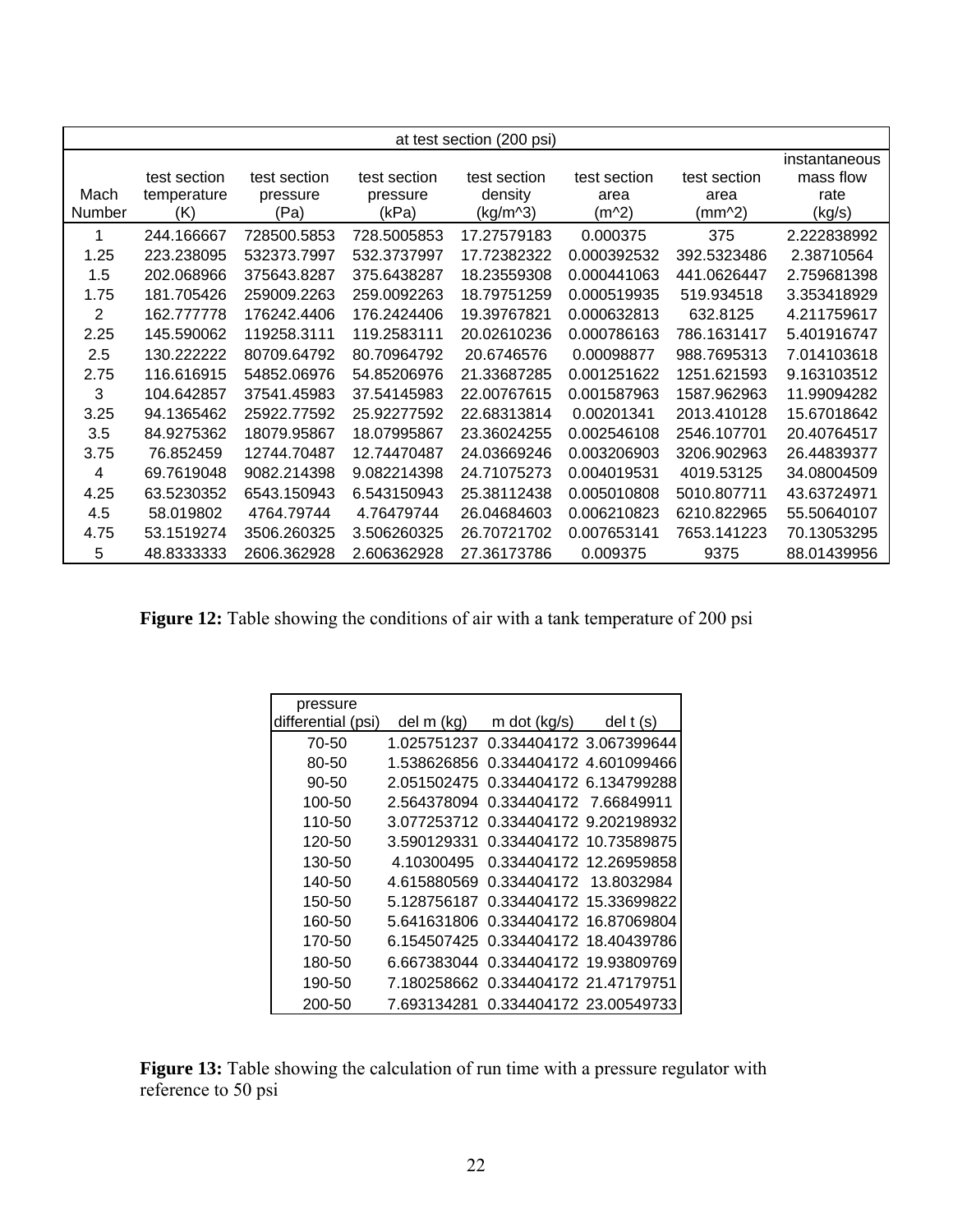| pressure           |             |              |             |
|--------------------|-------------|--------------|-------------|
| differential (psi) | del m (kg)  | m dot (kg/s) | $del$ t (s) |
| 80-60              | 1.025751237 | 0.401285006  | 2.55616637  |
| 90-60              | 1.538626856 | 0.401285006  | 3.834249555 |
| 100-60             | 2.051502475 | 0.401285006  | 5.11233274  |
| 110-60             | 2.564378094 | 0.401285006  | 6.390415925 |
| 120-60             | 3.077253712 | 0.401285006  | 7.66849911  |
| 130-60             | 3.590129331 | 0.401285006  | 8.946582295 |
| 140-60             | 4.10300495  | 0.401285006  | 10.22466548 |
| 150-60             | 4.615880569 | 0.401285006  | 11.50274866 |
| 160-60             | 5.128756187 | 0.401285006  | 12.78083185 |
| 170-60             | 5.641631806 | 0.401285006  | 14.05891503 |
| 180-60             | 6.154507425 | 0.401285006  | 15.33699822 |
| 190-60             | 6.667383044 | 0.401285006  | 16.6150814  |
| 200-60             | 7.180258662 | 0.401285006  | 17.89316459 |

**Figure 14:** Table showing the calculation of run time with a pressure regulator with reference to 60 psi

| pressure           |             |                |             |
|--------------------|-------------|----------------|-------------|
| differential (psi) | del m (kg)  | m dot $(kg/s)$ | $del$ t (s) |
| 90-70              | 1.025751237 | 0.468165841    | 2.190999746 |
| 100-70             | 1.538626856 | 0.468165841    | 3.286499618 |
| 110-70             | 2.051502475 | 0.468165841    | 4.381999491 |
| 120-70             | 2.564378094 | 0.468165841    | 5.477499364 |
| 130-70             | 3.077253712 | 0.468165841    | 6.572999237 |
| 140-70             | 3.590129331 | 0.468165841    | 7.66849911  |
| 150-70             | 4.10300495  | 0.468165841    | 8.763998983 |
| 160-70             | 4.615880569 | 0.468165841    | 9.859498855 |
| 170-70             | 5.128756187 | 0.468165841    | 10.95499873 |
| 180-70             | 5.641631806 | 0.468165841    | 12.0504986  |
| 190-70             | 6.154507425 | 0.468165841    | 13.14599847 |
| 200-70             | 6.667383044 | 0.468165841    | 14.24149835 |

**Figure 15:** Table showing the calculation of run time with a pressure regulator with reference to 70 psi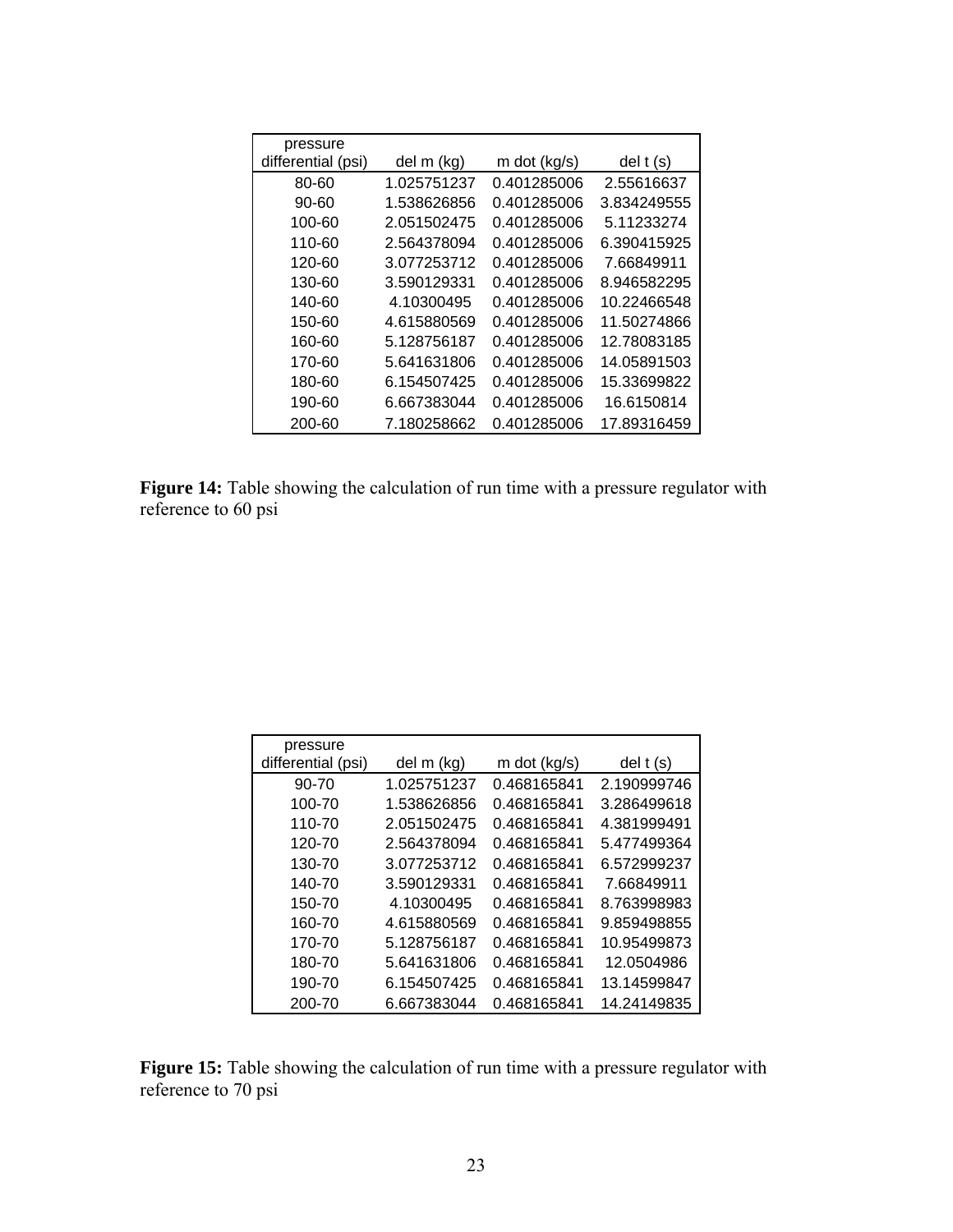| pressure           |             |              |             |
|--------------------|-------------|--------------|-------------|
| differential (psi) | del m (kg)  | m dot (kg/s) | $del$ t (s) |
| 100-80             | 1.025751237 | 0.535046675  | 1.917124777 |
| 110-80             | 1.538626856 | 0.535046675  | 2.875687166 |
| 120-80             | 2.051502475 | 0.535046675  | 3.834249555 |
| 130-80             | 2.564378094 | 0.535046675  | 4.792811944 |
| 140-80             | 3.077253712 | 0.535046675  | 5.751374332 |
| 150-80             | 3.590129331 | 0.535046675  | 6.709936721 |
| 160-80             | 4.10300495  | 0.535046675  | 7.66849911  |
| 170-80             | 4.615880569 | 0.535046675  | 8.627061499 |
| 180-80             | 5.128756187 | 0.535046675  | 9.585623887 |
| 190-80             | 5.641631806 | 0.535046675  | 10.54418628 |
| 200-80             | 6.154507425 | 0.535046675  | 11.50274866 |

**Figure 16:** Table showing the calculation of run time with a pressure regulator with reference to 80 psi

| pressure<br>differential (psi) | del m (kg)  | m dot (kg/s) | $del$ (s)   |
|--------------------------------|-------------|--------------|-------------|
|                                |             |              |             |
| 110-90                         | 1.025751237 | 0.601927509  | 1.704110913 |
| 120-90                         | 1.538626856 | 0.601927509  | 2.55616637  |
| 130-90                         | 2.051502475 | 0.601927509  | 3.408221827 |
| 140-90                         | 2.564378094 | 0.601927509  | 4.260277283 |
| 150-90                         | 3.077253712 | 0.601927509  | 5.11233274  |
| 160-90                         | 3.590129331 | 0.601927509  | 5.964388197 |
| 170-90                         | 4.10300495  | 0.601927509  | 6.816443653 |
| 180-90                         | 4.615880569 | 0.601927509  | 7.66849911  |
| 190-90                         | 5.128756187 | 0.601927509  | 8.520554566 |
| 200-90                         | 5.641631806 | 0.601927509  | 9.372610023 |

**Figure 17:** Table showing the calculation of run time with a pressure regulator with reference to 90 psi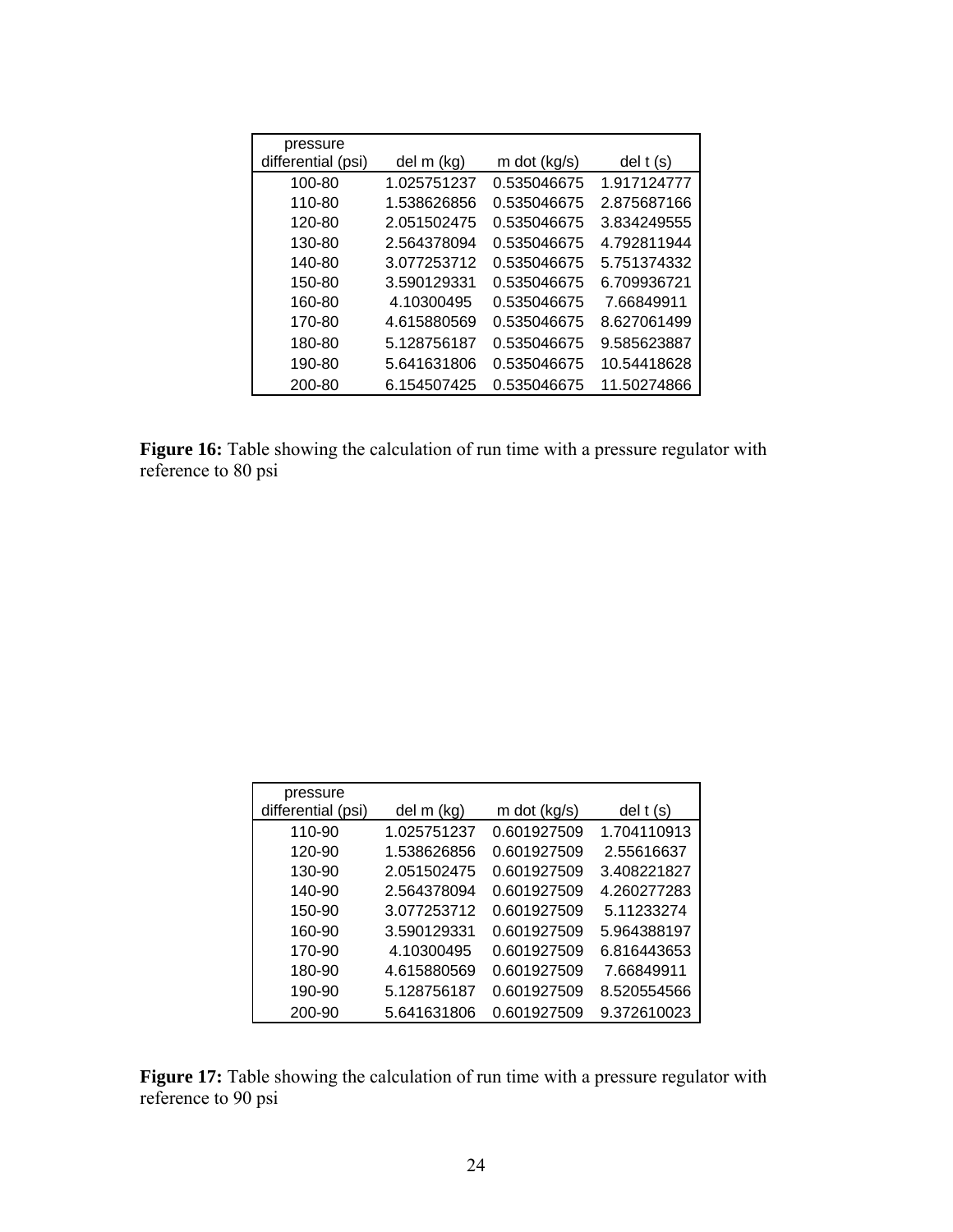| pressure           |             |              |             |
|--------------------|-------------|--------------|-------------|
| differential (psi) | del m (kg)  | m dot (kg/s) | $del$ t (s) |
| 120-100            | 1.025751237 | 0.668808344  | 1.533699822 |
| 130-100            | 1.538626856 | 0.668808344  | 2.300549733 |
| 140-100            | 2.051502475 | 0.668808344  | 3.067399644 |
| 150-100            | 2.564378094 | 0.668808344  | 3.834249555 |
| 160-100            | 3.077253712 | 0.668808344  | 4.601099466 |
| 170-100            | 3.590129331 | 0.668808344  | 5.367949377 |
| 180-100            | 4.10300495  | 0.668808344  | 6.134799288 |
| 190-100            | 4.615880569 | 0.668808344  | 6.901649199 |
| 200-100            | 5.128756187 | 0.668808344  | 7.66849911  |

**Figure 18:** Table showing the calculation of run time with a pressure regulator with reference to 100 psi

| Throat Width<br>(m) | <b>Throat Height</b><br>(m | Throat Area<br>(m^2) | Mach<br>Number | $A/A^*$     | Area $(m^2)$ |
|---------------------|----------------------------|----------------------|----------------|-------------|--------------|
| 0.04                | 0.009375                   | 0.000375             |                |             | 0.000375     |
| 0.04                | 0.009375                   | 0.000375             | 1.5            | 1.176167052 | 0.000441063  |
| 0.04                | 0.009375                   | 0.000375             | 2              | 1.6875      | 0.000632813  |
| 0.04                | 0.009375                   | 0.000375             | 2.5            | 2.63671875  | 0.00098877   |
| 0.04                | 0.009375                   | 0.000375             | 3              | 4.234567901 | 0.001587963  |
| 0.04                | 0.009375                   | 0.000375             | 3.5            | 6.789620536 | 0.002546108  |
| 0.04                | 0.009375                   | 0.000375             | 4              | 10.71875    | 0.004019531  |
| 0.04                | 0.009375                   | 0.000375             | 4.5            | 16.56219457 | 0.006210823  |
| 0.04                | 0.009375                   | 0.000375             | 5              | 25          | 0.009375     |

|             |             |             | Angle |             |              |             |
|-------------|-------------|-------------|-------|-------------|--------------|-------------|
| Height (m)  | Height (cm) | Height (mm) | (deg) | Angle (rad) | Length $(m)$ | Length (mm) |
| 0.009375    | 0.9375      | 9.375       | 20    | 0.34906585  | 0            | 0           |
| 0.011026566 | 1.10265661  | 11.02656612 | 20    | 0.34906585  | 0.004537641  | 4.537640613 |
| 0.015820313 | 1.58203125  | 15.8203125  | 20    | 0.34906585  | 0.017708351  | 17.70835056 |
| 0.024719238 | 2.47192383  | 24.71923828 | 20    | 0.34906585  | 0.042157948  | 42.1579482  |
| 0.039699074 | 3.96990741  | 39.69907407 | 20    | 0.34906585  | 0.083314709  | 83.31470878 |
| 0.063652693 | 6.36526925  | 63.65269252 | 20    | 0.34906585  | 0.149126735  | 149.1267346 |
| 0.100488281 | 10.0488281  | 100.4882813 | 20    | 0.34906585  | 0.250331683  | 250.3316828 |
| 0.155270574 | 15.5270574  | 155.2705741 | 20    | 0.34906585  | 0.400844795  | 400.8447955 |
| 0.234375    | 23.4375     | 234.375     | 20    | 0.34906585  | 0.618182419  | 618.1824194 |

Figure 19: Table showing the dimensions of the wind tunnel based on a throat area of 0.04 m x 0.009375 m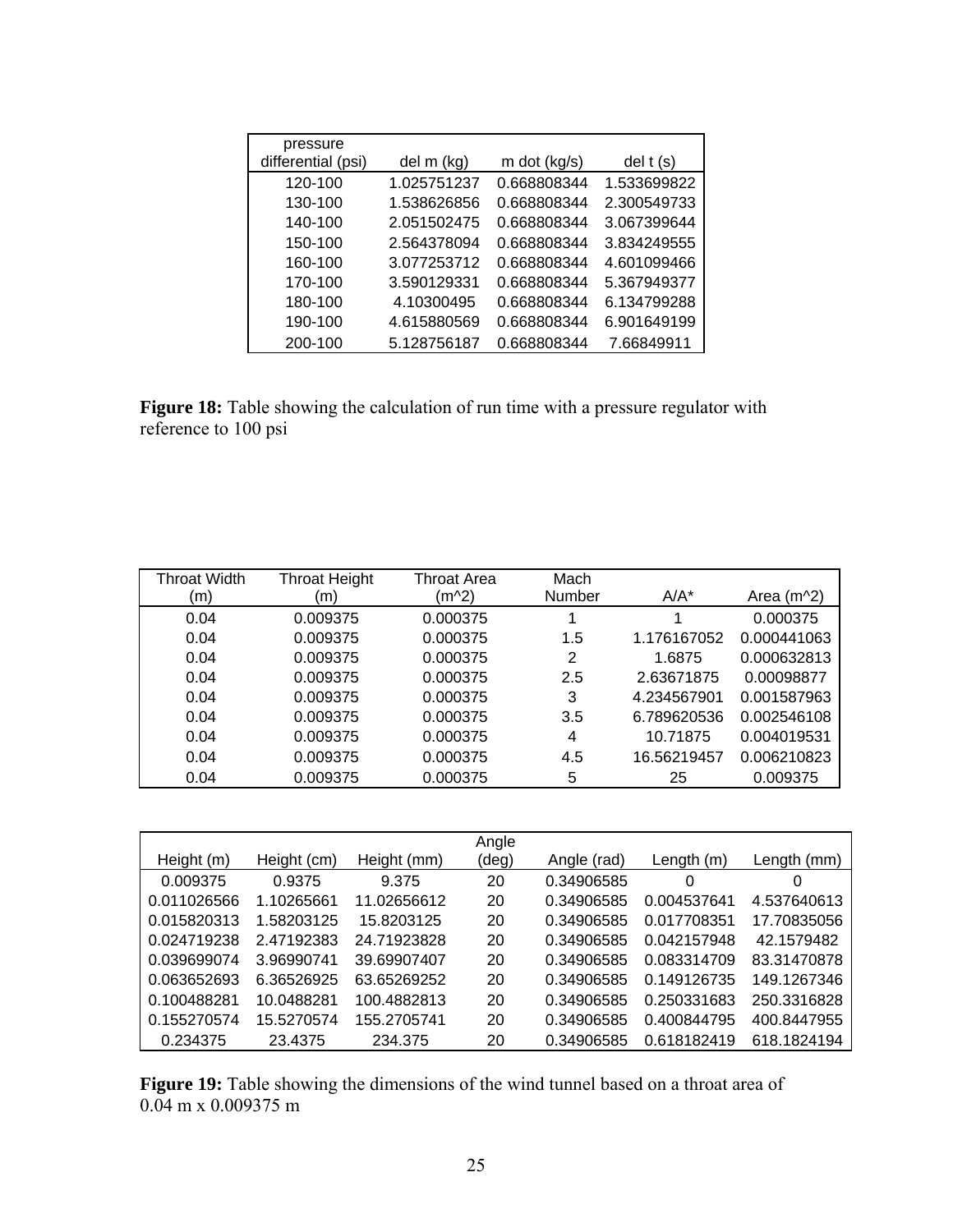# **Appendix B: Graphs**



**Pressure vs. Mass Flow Rate**

Figure 20: Graph showing the relationship between tank pressure and mass flow rate



**Mach Number vs. Test Section Temperature**

Figure 21: Graph showing Mach number versus test section temperature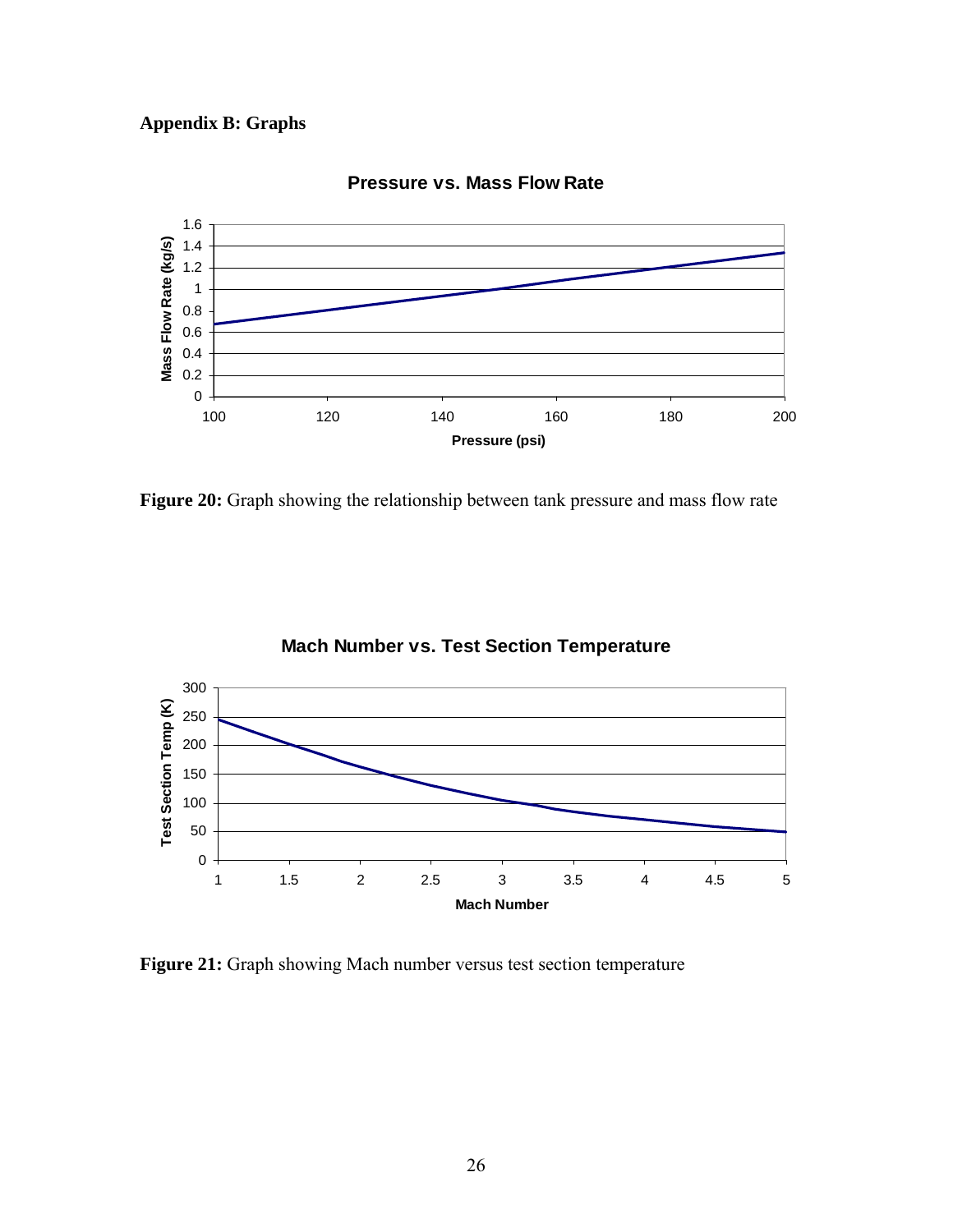

## **Mach Number vs. Test Section Pressure**

Figure 22: Graph showing Mach number versus test section pressure for various pressures



Figure 23: Graph showing Mach number versus test section density for various pressures